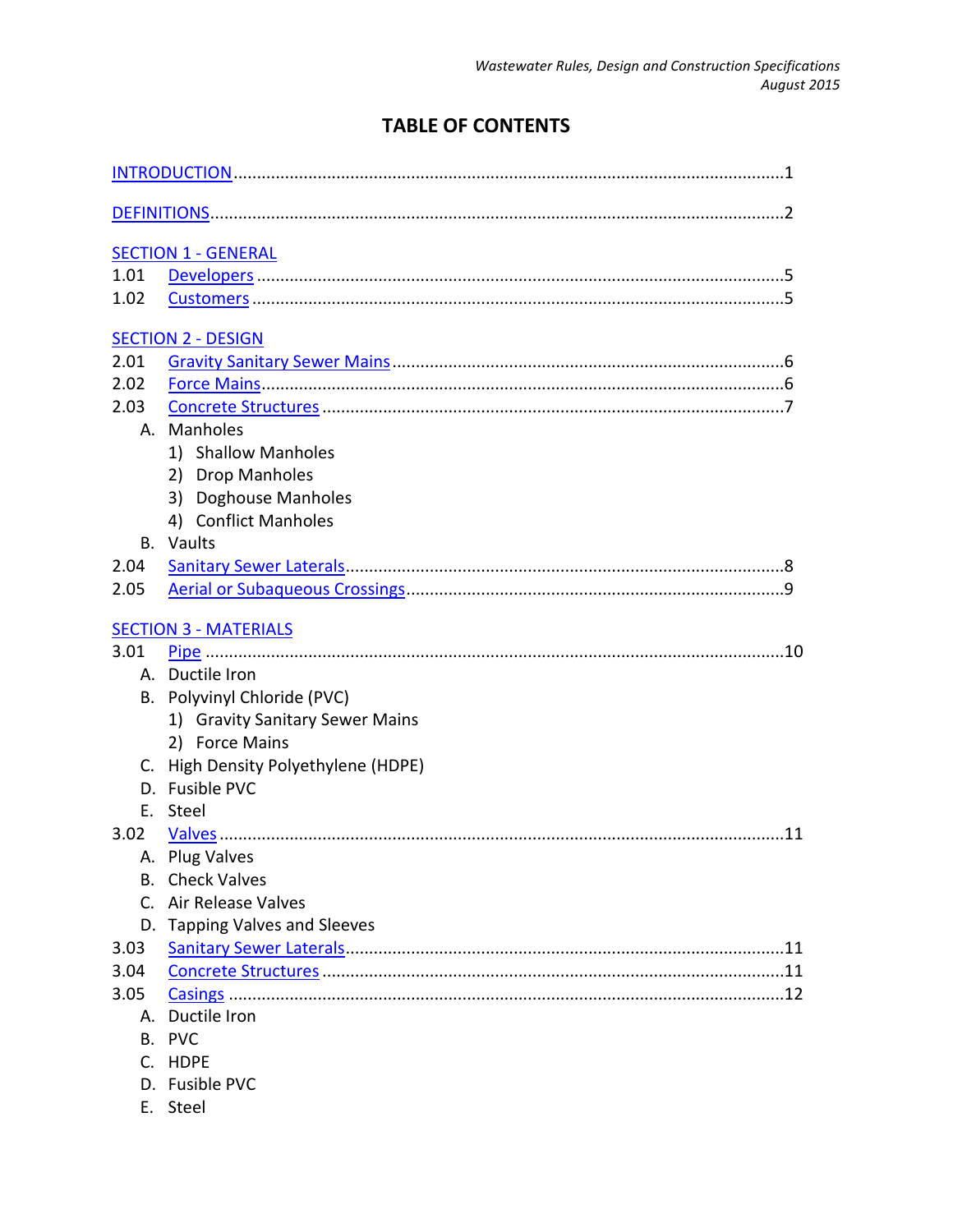|--|

|             | A. Pipe                                     |
|-------------|---------------------------------------------|
|             | 1) Gravity Sanitary Sewer Mains             |
|             | 2) Force Mains                              |
|             | <b>B.</b> Concrete Structures               |
| $C_{1}$     | <b>Sanitary Sewer Laterals</b>              |
|             | D. Valves                                   |
| 4.02        |                                             |
| 4.03        |                                             |
| 4.04        |                                             |
| 4.05        |                                             |
| 4.06        |                                             |
| 4.07        |                                             |
|             | A. Pavement Restoration                     |
| В.          | <b>Open Space Restoration</b>               |
|             | C. Clean-Up                                 |
| 4.08        |                                             |
|             | A. Jack and Bore                            |
|             | <b>B.</b> Directional Drilling              |
| 4.09        |                                             |
|             |                                             |
|             | <b>SECTION 5 - LIFT STATIONS</b>            |
| 5.01        |                                             |
| 5.02        |                                             |
| 5.03        |                                             |
| 5.04        |                                             |
|             |                                             |
|             | <b>SECTION 6 - TESTING</b>                  |
| 6.01        |                                             |
|             | A. Lamp Test                                |
|             | B. Televised Inspection                     |
| $C_{\cdot}$ | <b>Deflection Test</b>                      |
|             | D. Infiltration and Exfiltration Water Test |
| Е.          | Low Pressure Air Exfiltration Test          |
| 6.02        |                                             |
|             | A. Pressure Test                            |
|             |                                             |
|             | <b>SECTION 7 - PERMITS</b>                  |
| 7.01        |                                             |
| 7.02        |                                             |
| 7.03        |                                             |
| 7.04        |                                             |

7.05 [Florida East Coast \(FEC\) Railway](#page-30-5) ................................................................................28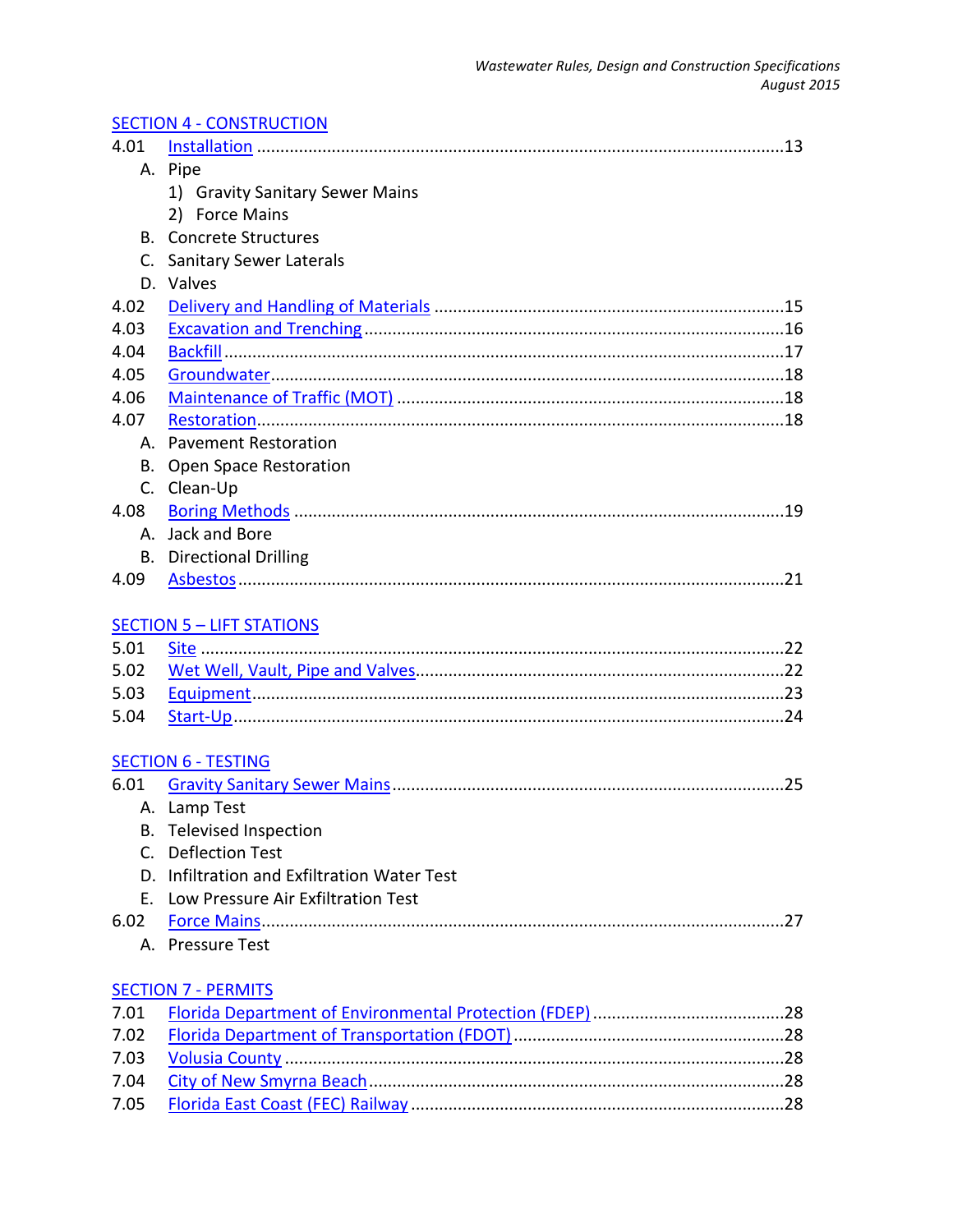#### **SECTION 8 - FINAL ACCEPTANCE** 8.01 8.02 8.03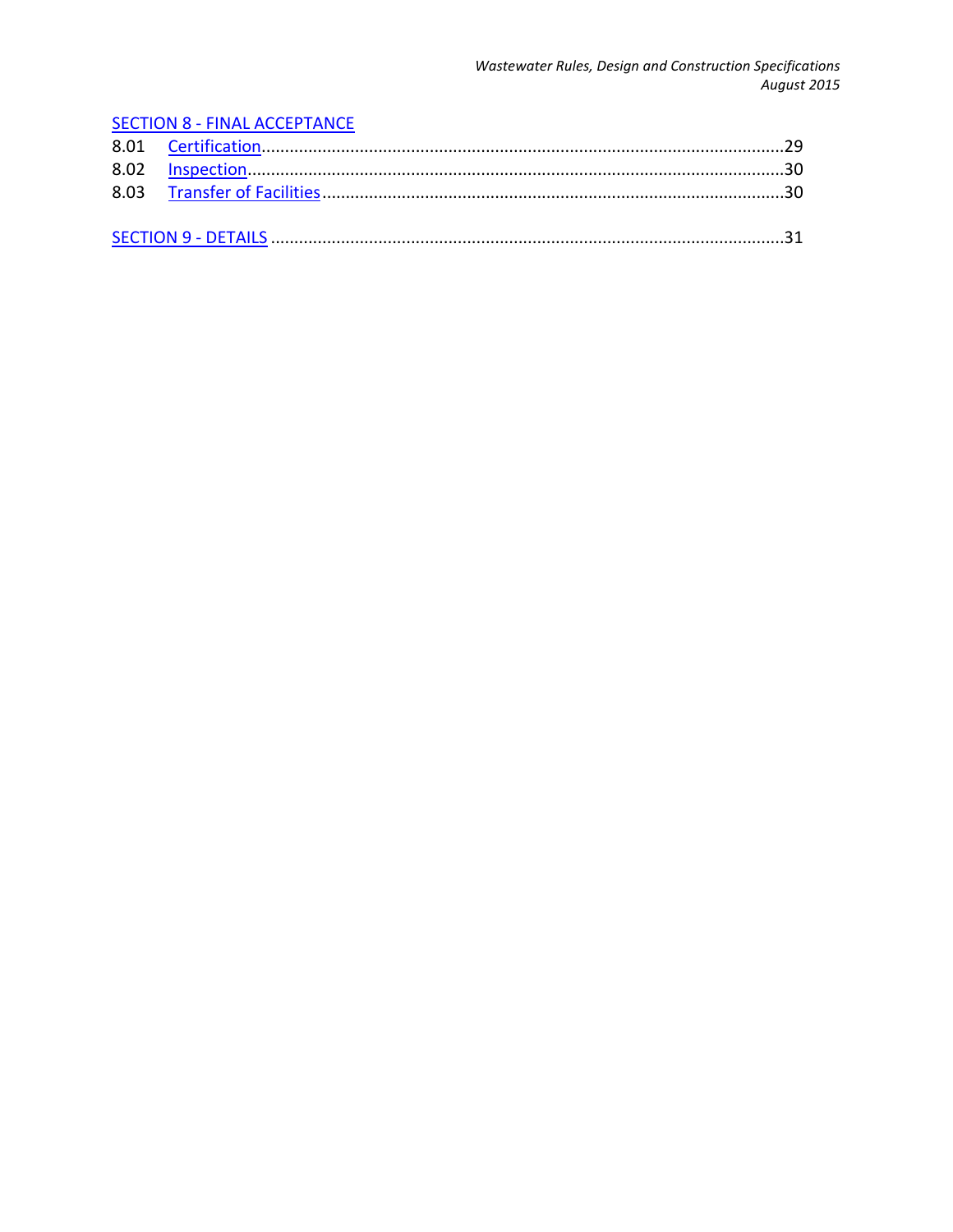# **INTRODUCTION**

<span id="page-3-0"></span>The Utilities Commission, City of New Smyrna Beach, Florida ("UCNSB") makes every effort to provide high quality, reliable wastewater service to all Customers. Providing such service requires that these Specifications be established, administered consistently and clearly understood by all concerned. This publication has been prepared with this in mind and should be used by Customers, Developers, Engineers and Contractors relative to the installation of new wastewater facilities and the upgrade or retrofitting of existing facilities.

If these Specifications do not cover exact project components, or if questions arise as to the application of these Specifications, contact the UCNSB Engineering Department prior to design and construction.

These Specifications complement those of the Florida Administrative Code (FAC), Florida Department of Environmental Protection (FDEP), Recommended Standards for Wastewater Facilities (RSWF) by the Great Lakes – Upper Mississippi River Board (GLUMRB) a.k.a. 10 State Standards, American Water Works Association (AWWA), Trench Safety Act, Occupational Safety and Health Administration (OSHA), the Florida Department of Transportation (FDOT), Sunshine State One-Call of Florida and all other applicable City, County and State codes. In the event of a conflict, the more stringent rule shall apply.

All construction shall be performed by a Certified Underground Utility and Excavation Contractor licensed in the State of Florida. The Contractor is responsible for all tools, labor, equipment and materials to perform all work necessary to complete work per the approved Construction Drawings to the UCNSB Engineering Department's satisfaction, as expressed herein by the Engineering Manager.

If any Engineer, Developer or Contractor has intent to construct any part of a wastewater collection system planned to be accepted by the UCNSB Engineering Department with exceptions to these Specifications, all such exceptions shall be listed on the first detail plan sheet signed and sealed by the Engineer of Record.

If the UCNSB accepts the exceptions, the Engineering Manager will sign and date a space immediately below the exceptions. No other exceptions will be accepted.

All exceptions will be warranted by the Engineer of Record signing and sealing the exceptions.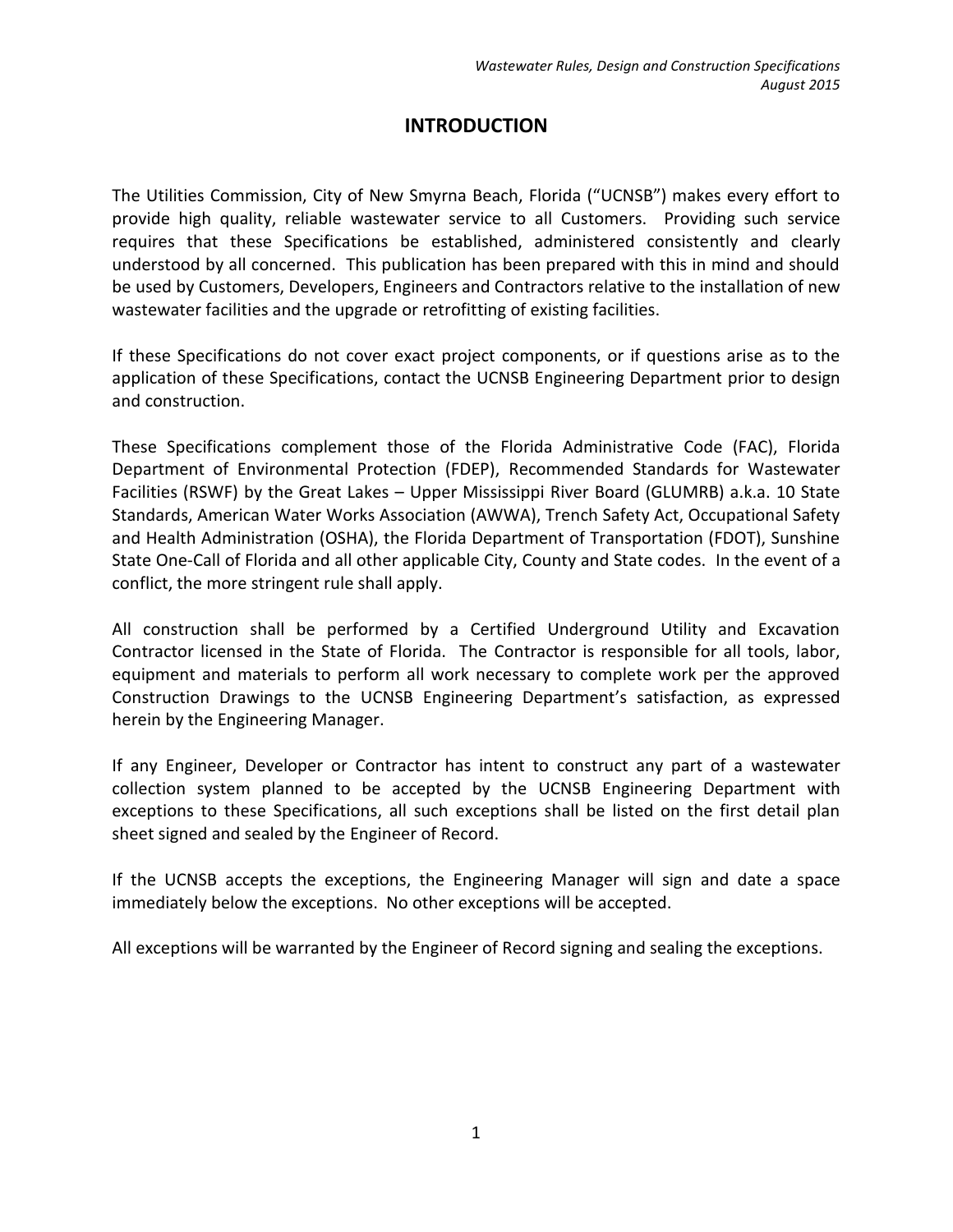# **DEFINITIONS**

## <span id="page-4-0"></span>ALIGNMENT

Refers to a pipe's location, direction and slope.

## APPURTENANCE

An accessory part of gravity sanitary sewer mains, force mains and laterals necessary for operation.

## AVERAGE DAILY FLOW (ADF)

The statistical average amount of wastewater produced each day by one ERU.

## BACKFILL

(1) The operation of refilling an excavation, usually after some structure has been placed therein. (2) The material placed in an excavation in the process of backfilling.

## BEDDING

The prepared base or bottom of a trench or excavation on which a pipe or other underground structure is supported.

## BELL AND SPIGOT JOINT

A form of joint used on pipes which have an enlarged diameter or bell on one end and a spigot at the other which fits into the bell. The joint is then made tight by a gasket or other jointing compounds or materials.

## COMMERCIAL

An establishment that exchanges goods or services.

#### **COMPACTION**

Tamping or rolling of a material to achieve density that is able to support predicted loads.

#### CUSTOMER

Any entity that owns and/or rents property(ies) that discharge into the wastewater collection system and pays UCNSB rates.

#### DEVELOPMENT

Residential and/or commercial property(ies) with new or renovated infrastructure, e.g., building expansions, remodels requiring new meter sets or meter set upgrade, subdivision of land, new buildings or as determined by the UCNSB Engineering Department.

#### DIRECTIONAL DRILLING

A steerable trenchless method of installing pipe underground in a prescribed bore path by using a surface launched drilling rig causing minimal impact on the surrounding area.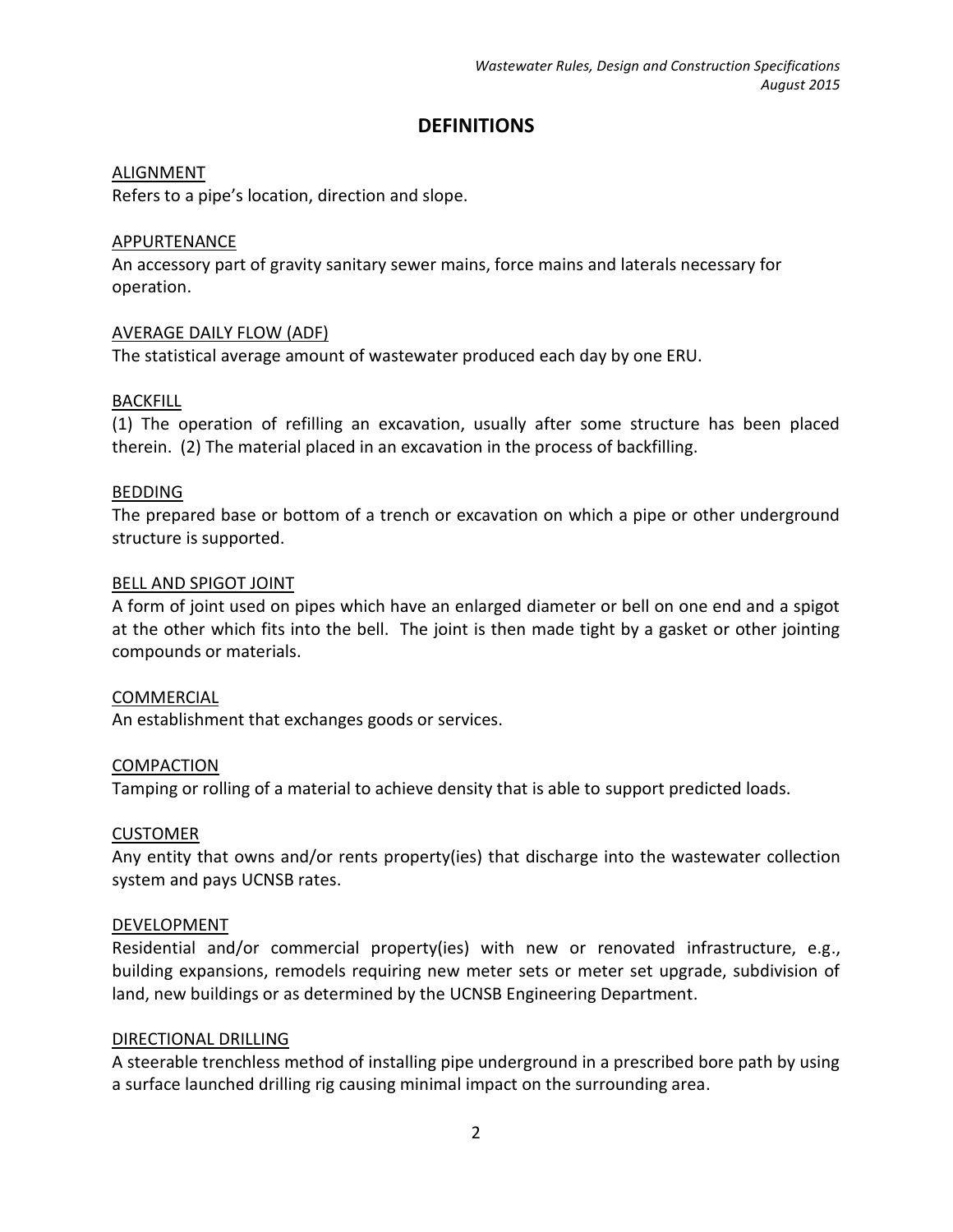#### ERU - WASTEWATER

Equivalent Residential Unit producing 250 gallons per day of wastewater, or as otherwise expressed in the Developer's Agreement and Addendum.

## FORCE MAIN

Pipe(s) that discharge and transmit wastewater by pressure.

## GRAVITY SANITARY SEWER MAIN

Pipe(s) that discharge and transmit wastewater by gravity.

## JACK AND BORE

A trenchless method of installing pipe underground using pneumatic percussive blows to drive a casing through the ground for a carrier pipe.

## LATERAL (SANITARY SEWER SERVICE LATERAL)

Pipe connected to a gravity sanitary sewer main to provide service to a Customer.

## LIFT STATION

A pump station that accepts wastewater and then pumps the received wastewater through a force main to another wastewater collection system or to the Wastewater Treatment Plant.

#### MANHOLE

A concrete structure used to connect and/or change the alignment of a gravity sanitary sewer main, in addition to allowing access for maintenance.

#### MANIFOLD

A pipe fitting with numerous branches to convey fluids between a large pipe and several smaller pipes or to permit choice of diverting flow from one of several sources or to one of several discharge points.

#### RESIDENTIAL/RESIDENCE

An establishment used for living accommodations for a single family.

## SANITARY SEWER

See wastewater.

#### TELEMETERY EQUIPMENT

Equipment that translates physical measurements into electrical impulses that are transmitted to dials or recorders.

#### VALVE

A device used to isolate sections of a force main for testing, repair and maintenance.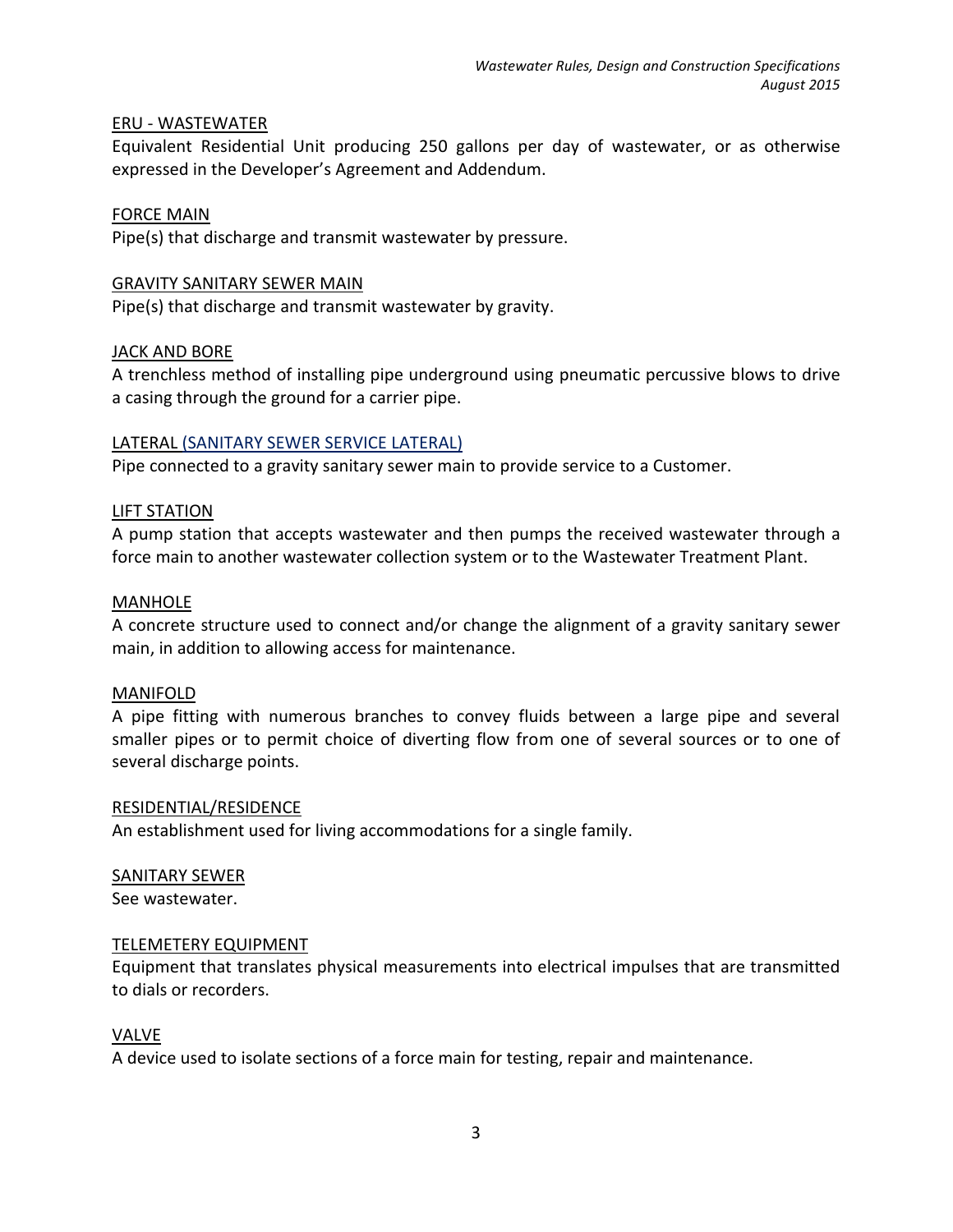## VALVE BOX

A two part, screw type, cast iron box which is height adjustable with a cover to allow access to the operating nut.

#### VALVE COLLAR

Concrete set around a valve box lid at finished grade outside of paved areas.

#### WASTEWATER

Produced and/or used liquids and solids from a Customer that flow into a wastewater collection system, and ultimately to the Wastewater Treatment Plant.

#### WASTEWATER COLLECTION SYSTEM

The pipe system used to collect and carry wastewater to a Wastewater Treatment Plant.

## WASTEWATER TREATMENT PLANT

A facility that accepts and treats wastewater from the wastewater collection system.

## WATER TABLE

The level below which the ground is completely saturated with water.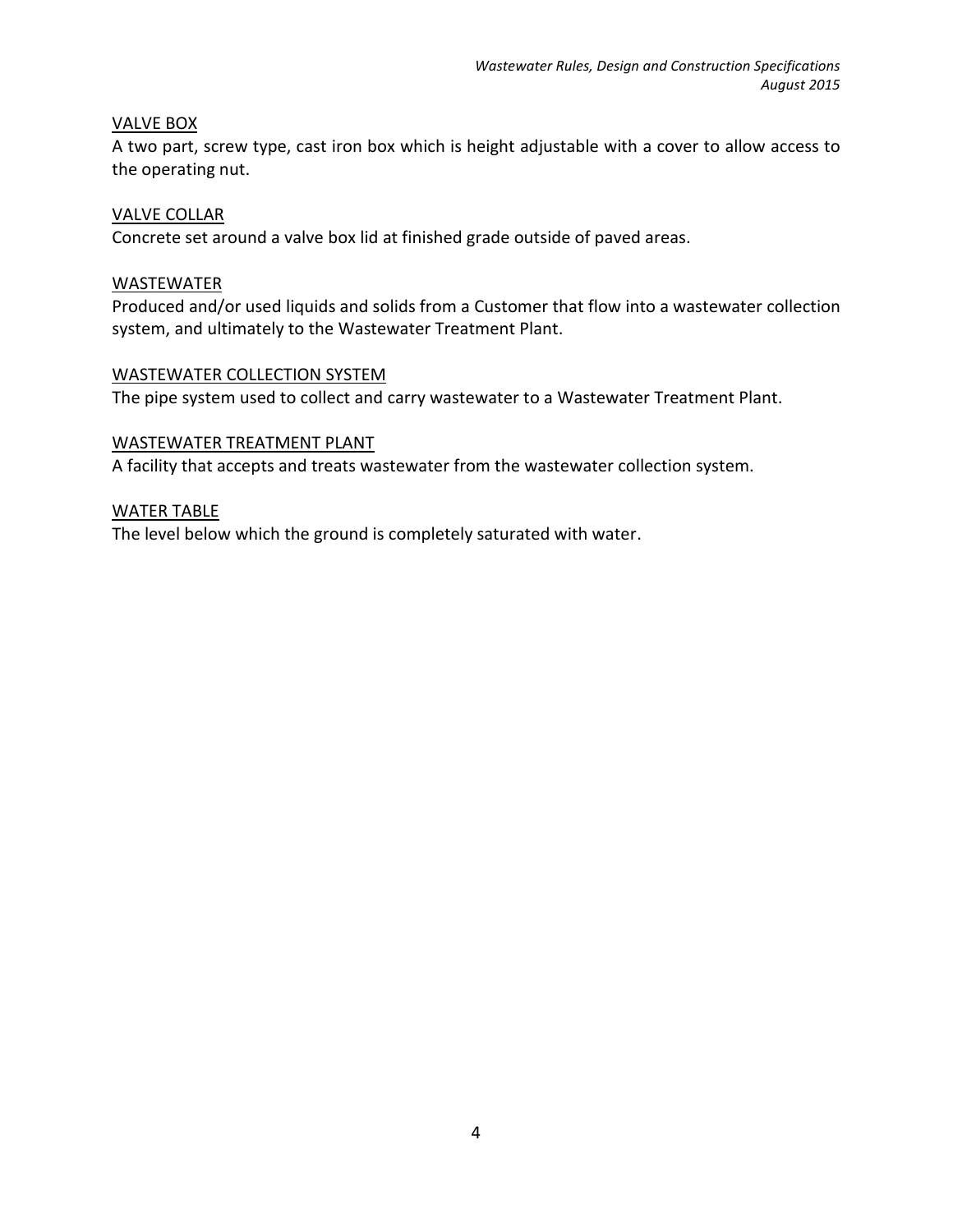# **SECTION 1 - GENERAL**

# <span id="page-7-1"></span><span id="page-7-0"></span>**1.01 Developers**

Owners of commercial or residential developments are required to enter into a Developer's Agreement and Addendum with the UCNSB. Contact the UCNSB Engineering Department's New Business Specialist for further details and assistance. The Developer's Agreement and Addendum is available for download on the UCNSB website under [Engineering.](http://ucnsb.org/sitemap/inside-the-uc/engineering/engineering-center)

The UCNSB reserves the right to require a Memorandum of Understanding (MOU) if a Developer's Agreement and Addendum is not required to help delineate the responsibility of each party.

# <span id="page-7-2"></span>**1.02 Customers**

The UCNSB will allow plumbing to be connected to a sanitary sewer lateral provided a proper account is established and all payments are made to the UCNSB Billing Department.

The UCNSB ownership terminates at the right-of-way line or easement line and/or at the clean out and is not responsible for any wastewater facilities beyond this point.

Duly authorized agents of the UCNSB shall have access to UCNSB facilities on the Customer's premises.

Customers shall reference the UCNSB's [Rates, Charges and Fees,](http://ucnsb.org/docs/default-source/customer-service/customer-service-docs/rcfrevisedapril1st2014.pdf) current edition, for more information.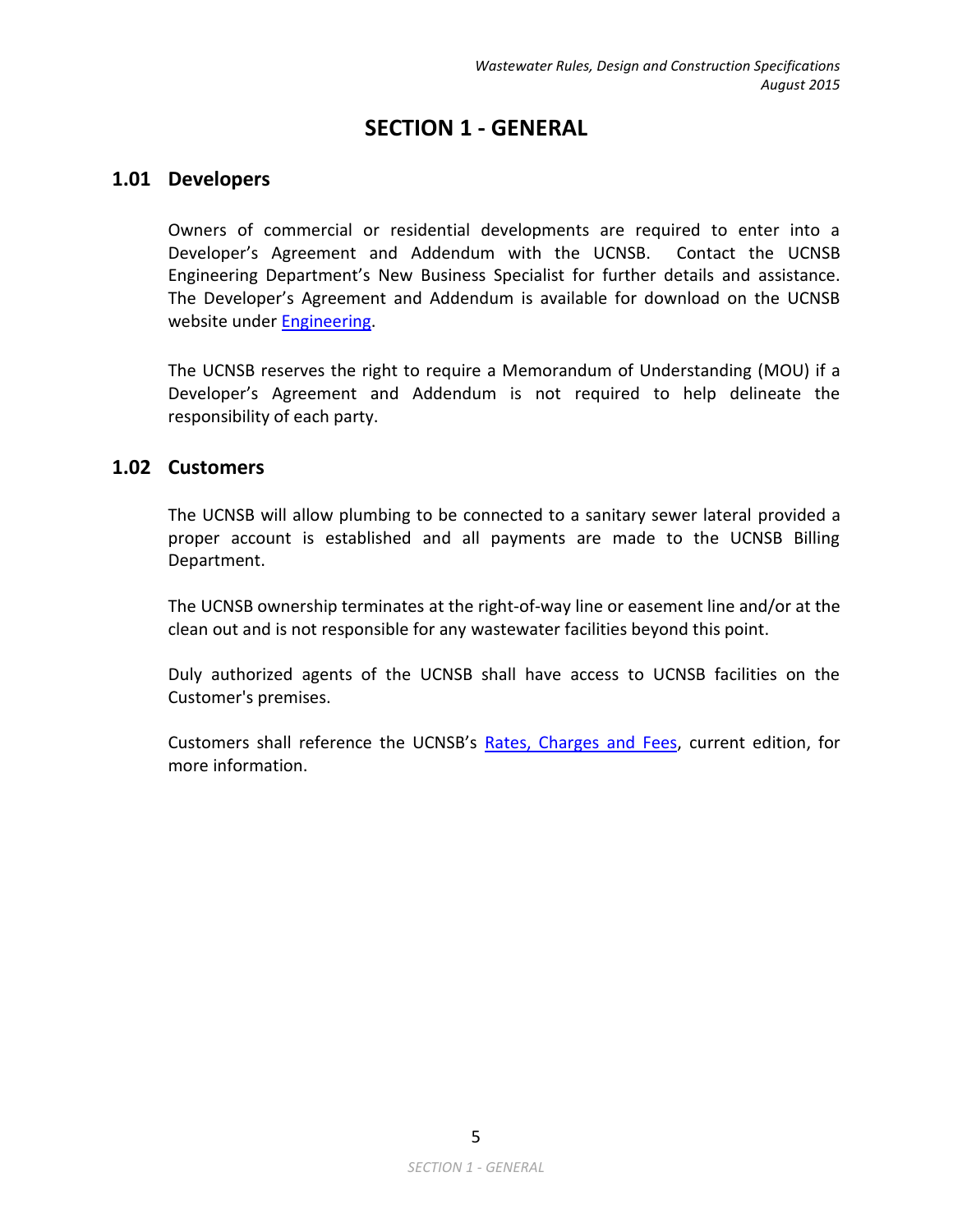# **SECTION 2 – DESIGN**

<span id="page-8-0"></span>Wastewater flows shall be calculated on the build-out of the proposed and any known future development.

Easements required for force mains shall be 15' wide centered on the pipe. Easements required for gravity sanitary sewer mains shall be a minimum of 20' wide centered on the pipe; whereas, the UCNSB Engineering Department shall determine actual size based on the depth of the main.

# <span id="page-8-1"></span>**2.01 Gravity Sanitary Sewer Mains**

Gravity sanitary sewer mains, at a minimum, shall have an 8" diameter and 36" of cover.

Gravity sanitary sewer main slopes shall be 0.40 % for an 8" main, 0.28 % for a 10" main and 0.22 % for a 12" main.

Gravity sanitary sewer mains shall be straight lines and terminate with manholes. Manholes shall be spaced at a maximum of 400' and the influent invert elevation shall be 0.10' higher than the effluent invert elevation at each manhole.

Upsizing of gravity sanitary sewer mains will not be approved without appropriate flows.

Gravity sanitary sewer mains shall be shown in plan and profile view and designed to minimize crossings with other underground systems.

# <span id="page-8-2"></span>**2.02 Force Mains**

Force mains, at a minimum, shall have a 6" diameter, 36" of cover and a flow velocity between 2.5 feet per second and 7 feet per second.

Plug valves shall be placed at each full compass change in direction, i.e., use of a bend, and at every 1,000-foot interval for force mains exceeding 2,000'.

A check valve and vault is required within 10' of a tap or tee if

- Tapping an existing force main 12" or larger or
- The force mains, regardless of size, have a combined total length greater than 500' between
	- o The tap and the lift station site;
	- o The tap and a tee or
	- $\circ$  A tee and the lift station site.

High points in the force main shall have an air release valve with vault enclosure.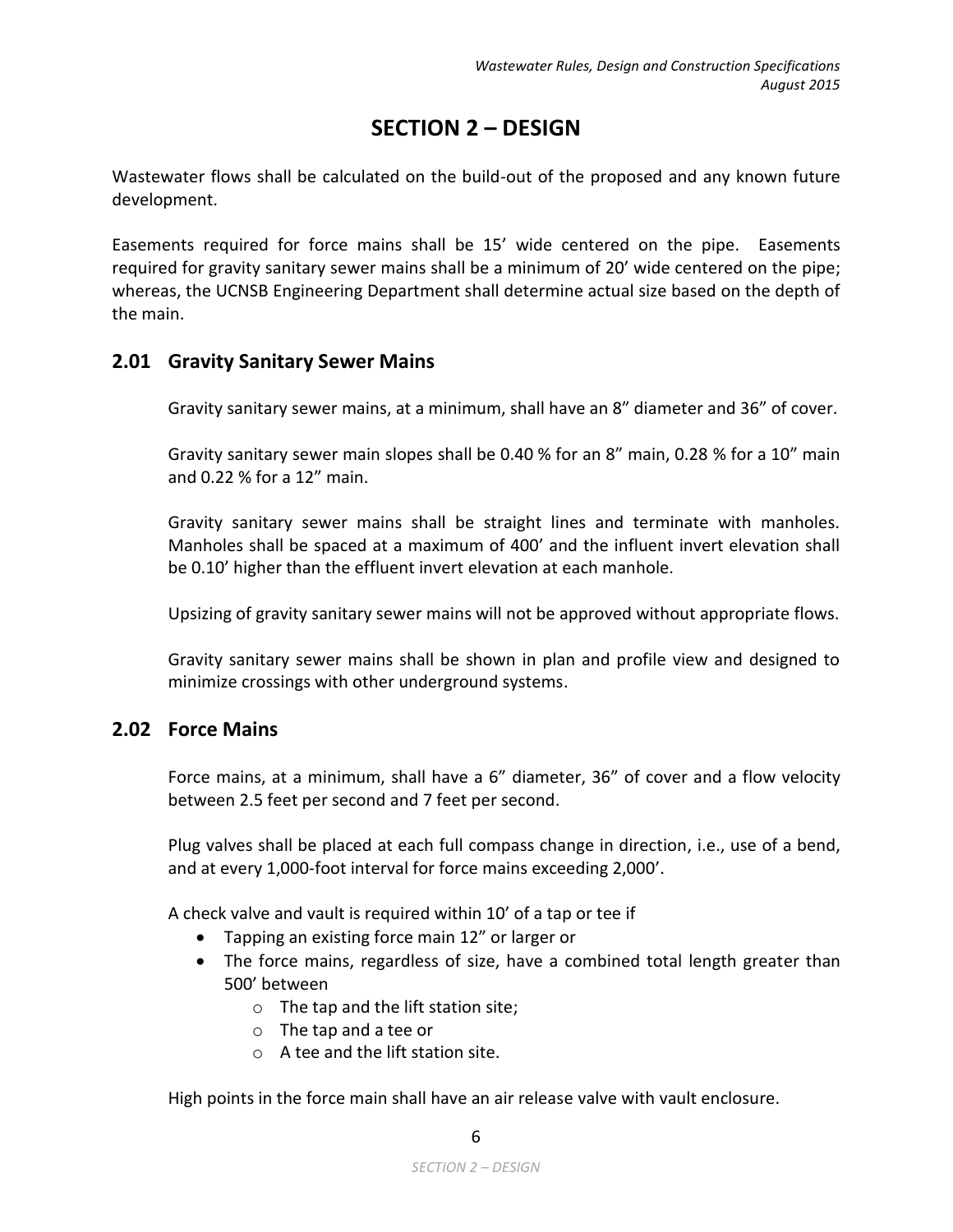Force main inside diameter must be maintained regardless of material used, e.g., 6" HDPE is not the equivalent of 6" PVC; therefore, it must be upsized.

Force mains shall be shown in plan view and designed to minimize crossings with other underground systems.

Force mains shall be adequately restrained against movement due to the resultant thrust at the specified test pressure per the [Ductile Iron Pipe Research Association](http://dipra.org/)  [\(DIPRA\)](http://dipra.org/) or per the Engineer of Record's table. Thrust blocks require UCNSB Engineering Department approval.

# <span id="page-9-0"></span>**2.03 Concrete Structures**

Concrete structures, e.g., manholes and vaults, shall be designed per ASTM C913 and C478. Concrete structures shall be reinforced, precast and monolithically poured to include all openings, made from Type II sulfate-resistant Portland cement with a minimum compressive strength of 4,000 psi at 28 days and capable of withstanding AASHTO H-20 vertical, dynamic wheel load rating. Rings and covers shall conform to ASTM A48. Joints shall be sealed with flexible plastic joint sealer for a watertight seal manufactured by Ram-Nek or Rub'R Nek, or approved equal, per ASTM C990.

A. Manholes

Manholes shall have:

- Round, circular shape;
- 48" inside diameter (min.);
- 8" base thickness (min.);
- 2' base section height (min.);
- 2' to 3' eccentric cone section height;
- 18" chimney height (max.);
- 13' maximum invert depth and
- US Foundry Model 170 ring and CE cover with UCNSB specific casting.
- 1) Shallow Manholes

A shallow manhole is used for depths less than or equal to 5.5' to the lowest invert elevation and shall have US Foundry 667 ring and CR (outer) and CE (inner) cover with UCNSB specific casting.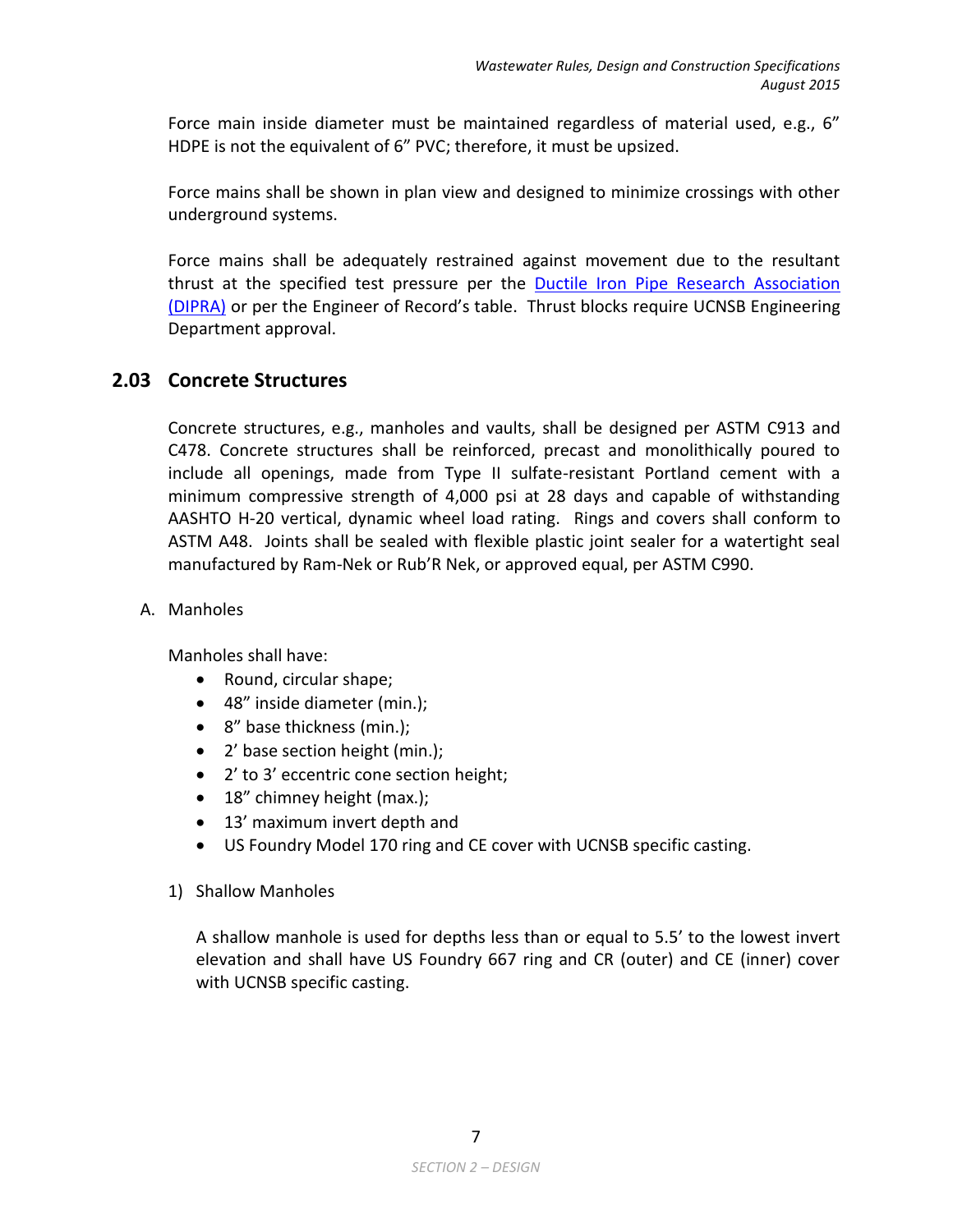2) Drop Manholes

A drop manhole is used when the vertical distance between inverts exceeds 2'. Drop connections shall be inside. Outside drop connections require UCNSB Engineering Department approval.

3) Doghouse Manholes

A doghouse manhole is used to accommodate retrofit construction on top of an existing pipe and will require UCNSB Engineering Department approval.

4) Conflict Manholes

A conflict manhole is used when no other reasonable alternatives exist to eliminate a conflict between two different utilities and will require UCNSB Engineering Department approval. The carrier pipe will require a casing.

B. Vaults

Vaults shall be square with a minimum 5' x 5' inside area and 6" base thickness. The maximum height shall be 5.5' from top of base slab to finished grade. The ring and cover shall be US Foundry 667 Ring and CR (outer) and CE (inner) cover, with UCNSB specific casting.

# <span id="page-10-0"></span>**2.04 Sanitary Sewer Laterals [REVISED 2019]**

Minimum service requirements.

All Customers/Developments ("Customer") shall provide new sanitary sewer service lateral facilities or improve existing facilities to meet or exceed the minimum requirements of:

- 1. The Customer's Engineer of Record is responsible for determining the adequate size of each lateral. Plumbing plans are required for site plan review of the sanitary system and lateral sizes shall match plumbing plans.
- 2. Each lateral shall connect to the gravity sanitary sewer main (lateral shall not be larger than the main) and terminate with a clean out at the right-of-way line or proposed and recorded easement line.
- 3. Customers shall be responsible for upgrading existing off-site systems to comply with proposed lateral sizes which exceed existing system size. (e.g. 10" lateral into 8" gravity system will not be permitted)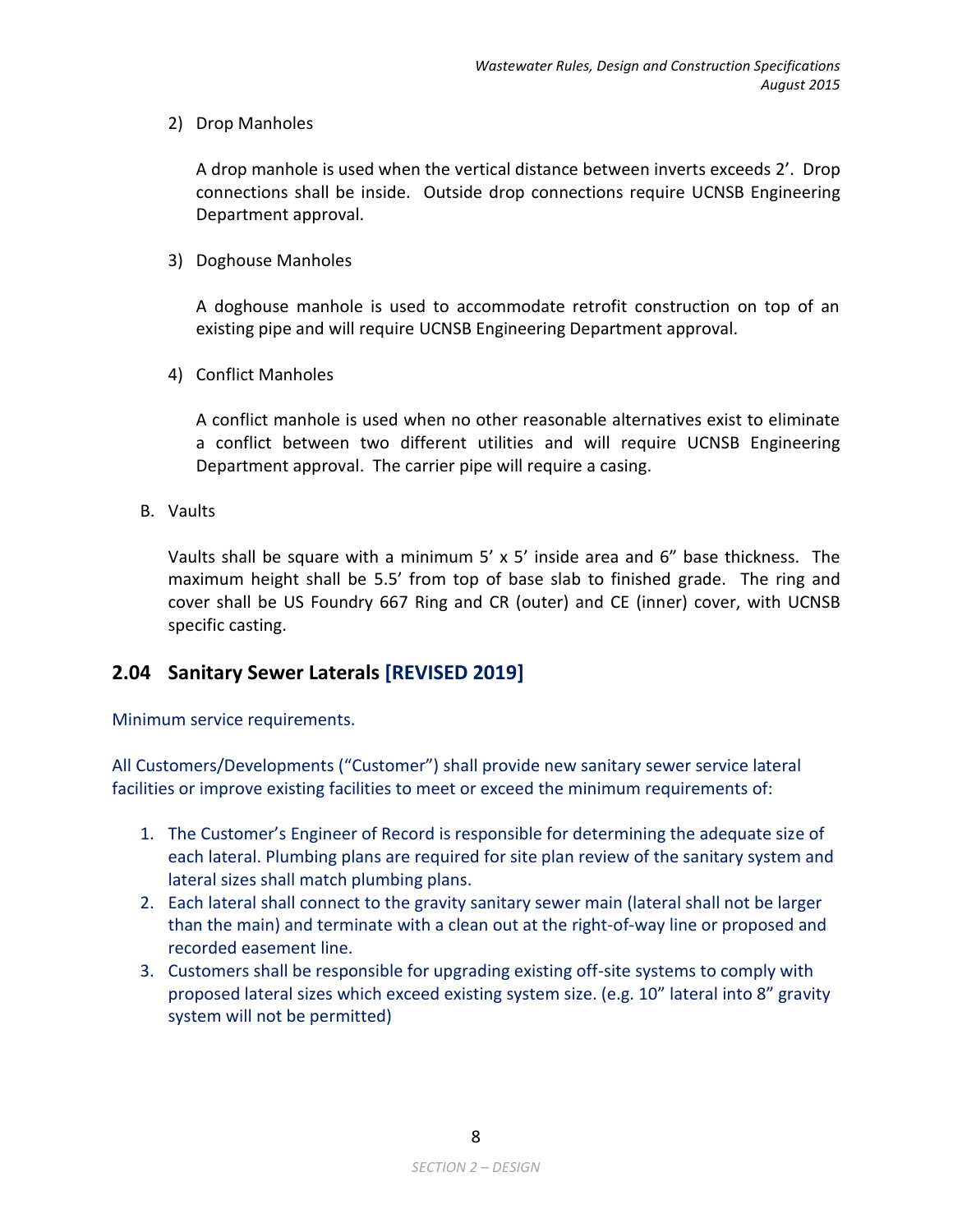New construction shall provide minimum sanitary sewer service(s) as follows: Residential (New Construction):

- 1. An individual four-inch (4") sanitary sewer service lateral shall be provided for each single-family unit.
- 2. Duplex and Townhomes are required to provide individual, four-inch (4") sanitary sewer service laterals for each permitted unit. (e.g. two (2) laterals for a duplex, four (4) laterals for a quad-plex, etc.)
- 3. Services for multi-family buildings shall be:
	- a. Six-inch (6") for up to 24 units.
	- b. Eight-inch (8") for 25 units or more. Services eight-inch (8") and larger in size are considered gravity sewer mains and will terminating with a manhole at the rightof-way or easement line and may connect to the manhole in this case with commission approval.

Mixed Use / Commercial / Industrial Construction:

- 1. New services for mixed use, commercial and industrial facilities shall be six-inch (6") for each unit.
	- a. Shall include grease interceptors or pre-treatment systems as required per UCNSB Resolution No. 1-92 and F.A.C. 64E-6, latest editions or resolutions.
	- b. One lateral is required for each proposed distinct leased, rental, mixed use, commercial, or industrial unit.
	- c. A lateral shall not exceed 75' in total length. Sanitary mains shall be extended so that the maximum lateral length is 75'. A clean out shall be installed every 50'.
- 2. Shared or double services will not be permitted. Each and any new lease space, rental space, or fee simple unit will require a separate sanitary sewer lateral for each space or unit based on above criteria.
- 3. Single Unit renovation (including expansions), change in use, or change in occupancy projects may utilize existing service (s) for single occupants only. When customer-side engineering or plumbing requires an increase in lateral size, the service lateral between the sanitary sewer main and the service clean out must also be increased in size and shall follow the above criteria.

# <span id="page-11-0"></span>**2.05 Aerial or Subaqueous Crossings**

Aerial and subaqueous crossings require UCNSB Engineering Department approval.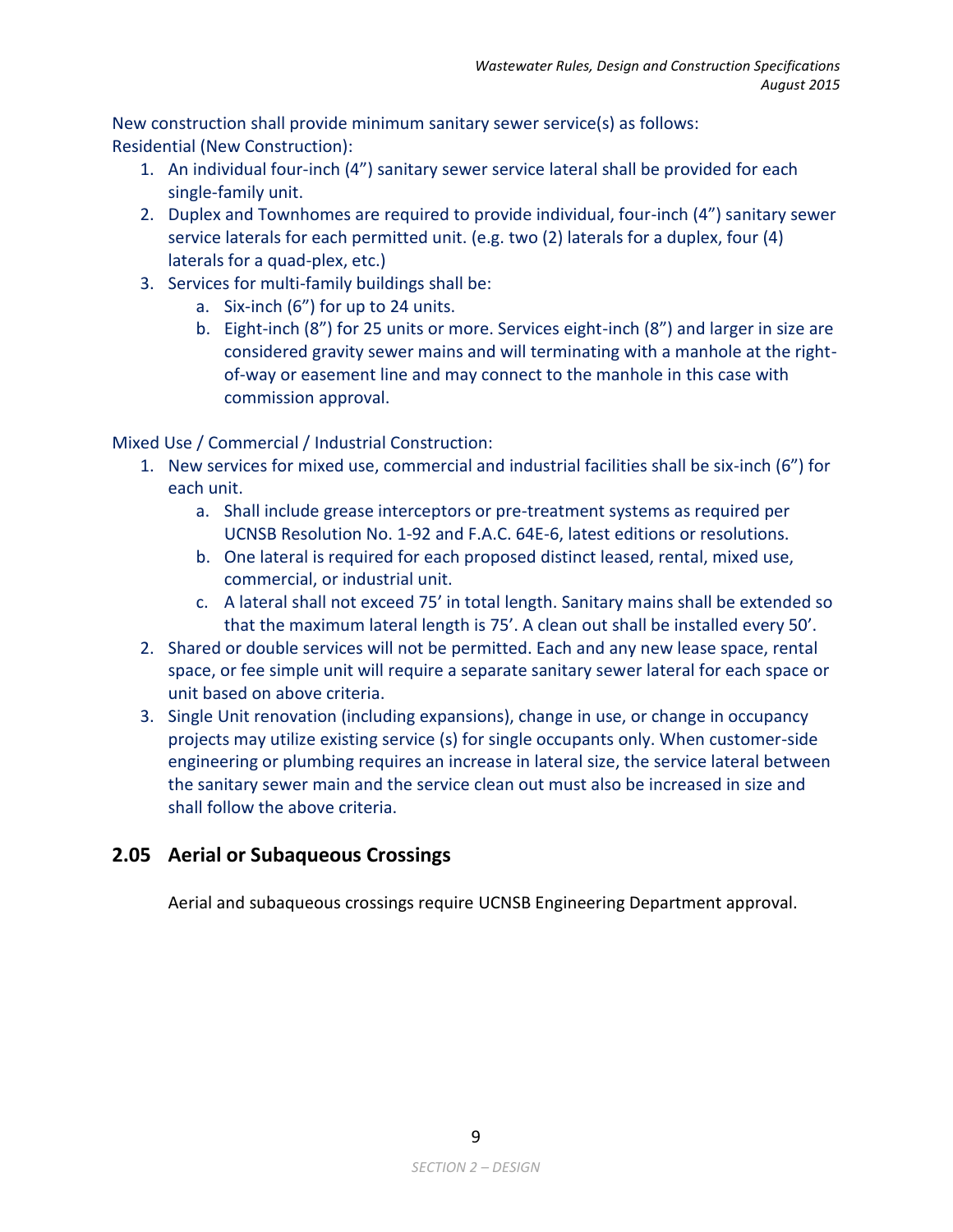# **SECTION 3 - MATERIALS**

<span id="page-12-0"></span>All materials used in wastewater facilities, or that come into contact with wastewater, shall:

- Be adequately identified by the color green;
- Be marked with the manufacturer, batch number and strength designation;
- Conform to Ductile Iron Pipe Size (D.I.P.S.) Standards and
- Have Type 316 Stainless Steel materials, conforming to ASTM F593, where applicable.

## <span id="page-12-1"></span>**3.01 Pipe**

A. Ductile Iron

Ductile iron pipe, including fittings and restraints, shall conform to ASTM A536 and AWWA C104, C110, C111, C115, C116, C153 and C600. Ductile iron pipe shall be Pressure Class 350.

B. Polyvinyl Chloride (PVC)

PVC pipe shall conform to ASTM D1784.

1) Gravity Sanitary Sewer Mains

PVC gravity sanitary sewer pipe and fittings shall conform to ASTM D3034 and F1336 and shall have minimum standard dimension ratio (SDR) 35.

2) Force Mains

PVC force main pipe shall conform to AWWA C900, C905 and C605 and have minimum dimension ratio (DR) 25. PVC force main pipe shall be capable of connecting to standard ductile iron valves and fittings using mechanical joints.

C. High Density Polyethylene (HDPE)

HDPE pipe shall have minimum standard dimension ratio (SDR) 11. HDPE shall be sized to match the inside pipe diameter to which it is connected.

D. Fusible PVC

Fusible PVC may be used with UCNSB Engineering Department approval as shown in drawings approved by the Engineering Manager.

E. Steel

Black or Galvanized Steel (GS) pipe is prohibited.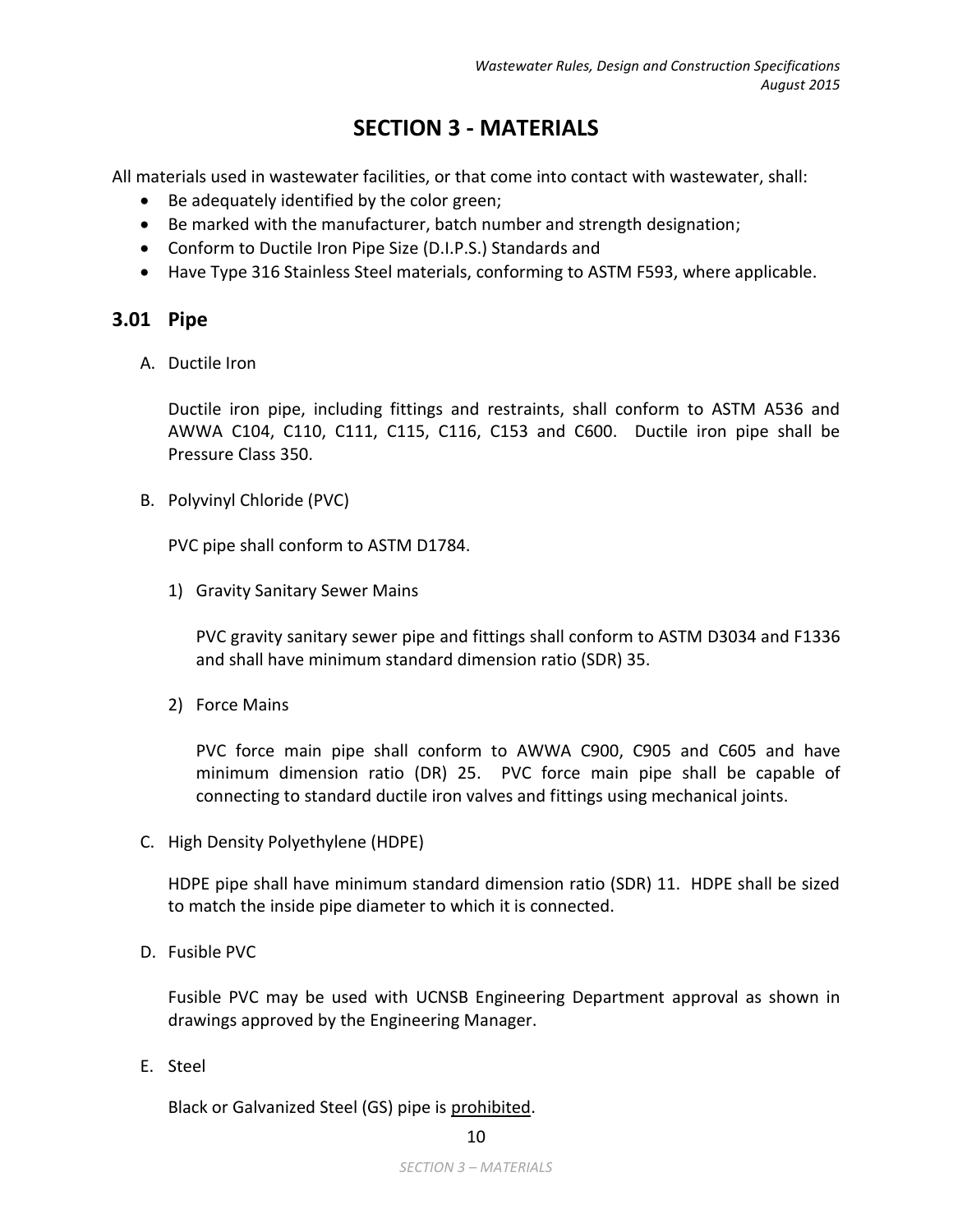## <span id="page-13-0"></span>**3.02 Valves**

The valve type, size, rating, flow direction arrow and manufacturer shall be clearly marked on each unit, as applicable. Valves shall open in the counterclockwise direction with an arrow cast on the operating nut in the open direction. Hand wheels require UCNSB Engineering Department approval. Valve boxes shall be cast iron and the cover labeled SEWER.

A. Plug Valves

Plug valves shall conform to AWWA C517 and be [DeZurik Eccentric Plug Valve,](http://www.dezurik.com/products/product-line/plug-valves/eccentric-plug-valves-pec-pef/1/115/) or approved equal.

B. Check Valves

Check valves shall conform to AWWA C508 and be [American Flow Control Series 2100,](http://www.american-usa.com/products/valves-and-hydrants/check-valves/series-2100-resilient-seated-check-valves) [Flomatic 745](http://www.flomatic.com/valves/check-valves/swing-check-valves/index.asp?valveid=134) or approved equal.

C. Air Release Valves

Air release valves shall be [A.R.I. Flow Control Accessories D-025](http://www.arivalves.com/products/wastewater/item/d-025-combination-air-valve-for-wastewater-short-version) 2" Combination Air [Valve for Wastewater \(Short Version\),](http://www.arivalves.com/products/wastewater/item/d-025-combination-air-valve-for-wastewater-short-version) or approved equal.

D. Tapping Valves and Sleeves

Tapping sleeves shall be full length, stainless steel, mechanical type, with test port, and suitable for either wet or dry installation. Tapping valves shall be resilient seat gate valves.

## <span id="page-13-1"></span>**3.03 Sanitary Sewer Laterals**

Lateral pipe shall be PVC SDR 35. See [Section 3.01.](#page-12-1)

PVC fittings and clean outs shall be [Multi Fittings,](http://www.multifittings.com/Content/General/Home.aspx) [Spears Manufacturing,](http://www.spearsmfg.com/) [GPK Products](http://www.gpk-fargo.com/) or approved equal.

Clean outs in paved areas shall be cast iron and be [Star Pipe Product 7610 Handhole](http://www.starpipeproducts.com/mun-castings.asp)  [Ring & Cover "S"](http://www.starpipeproducts.com/mun-castings.asp) (MB-0036), or approved equal.

## <span id="page-13-2"></span>**3.04 Concrete Structures**

See [Section 2.03.](#page-9-0)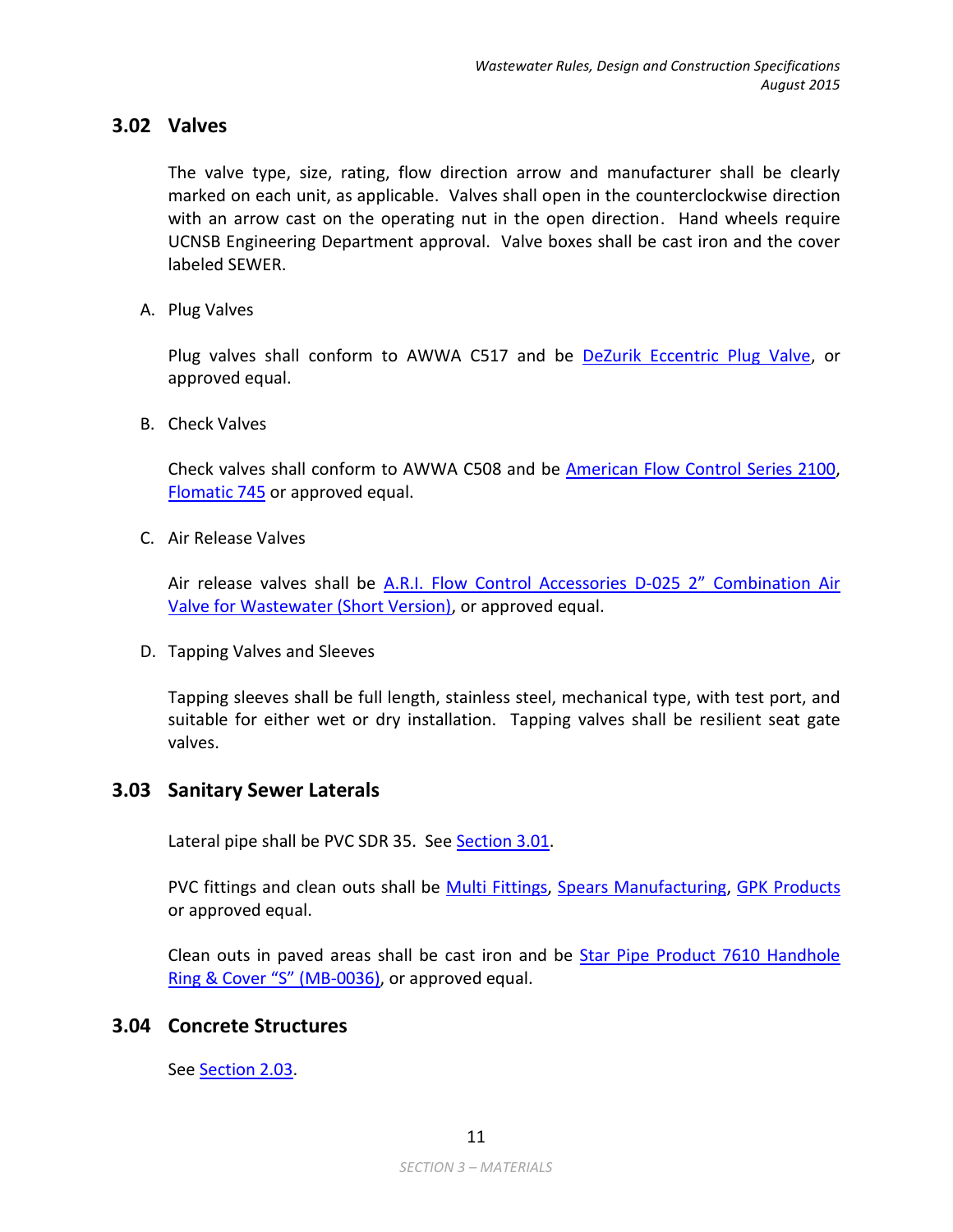# <span id="page-14-0"></span>**3.05 Casings**

A. Ductile Iron

See [Section 3.01.](#page-12-1)

B. PVC

PVC casings shall be DR 25, minimum.

C. HDPE

HDPE casings shall be DR 13.5, minimum.

D. Fusible PVC

Fusible PVC casings require UCNSB Engineering Department approval.

E. Steel

Steel shall conform to ASTM A139 Grade B and have a black protective bituminous coating, minimum of 5 mils thick, inside and out.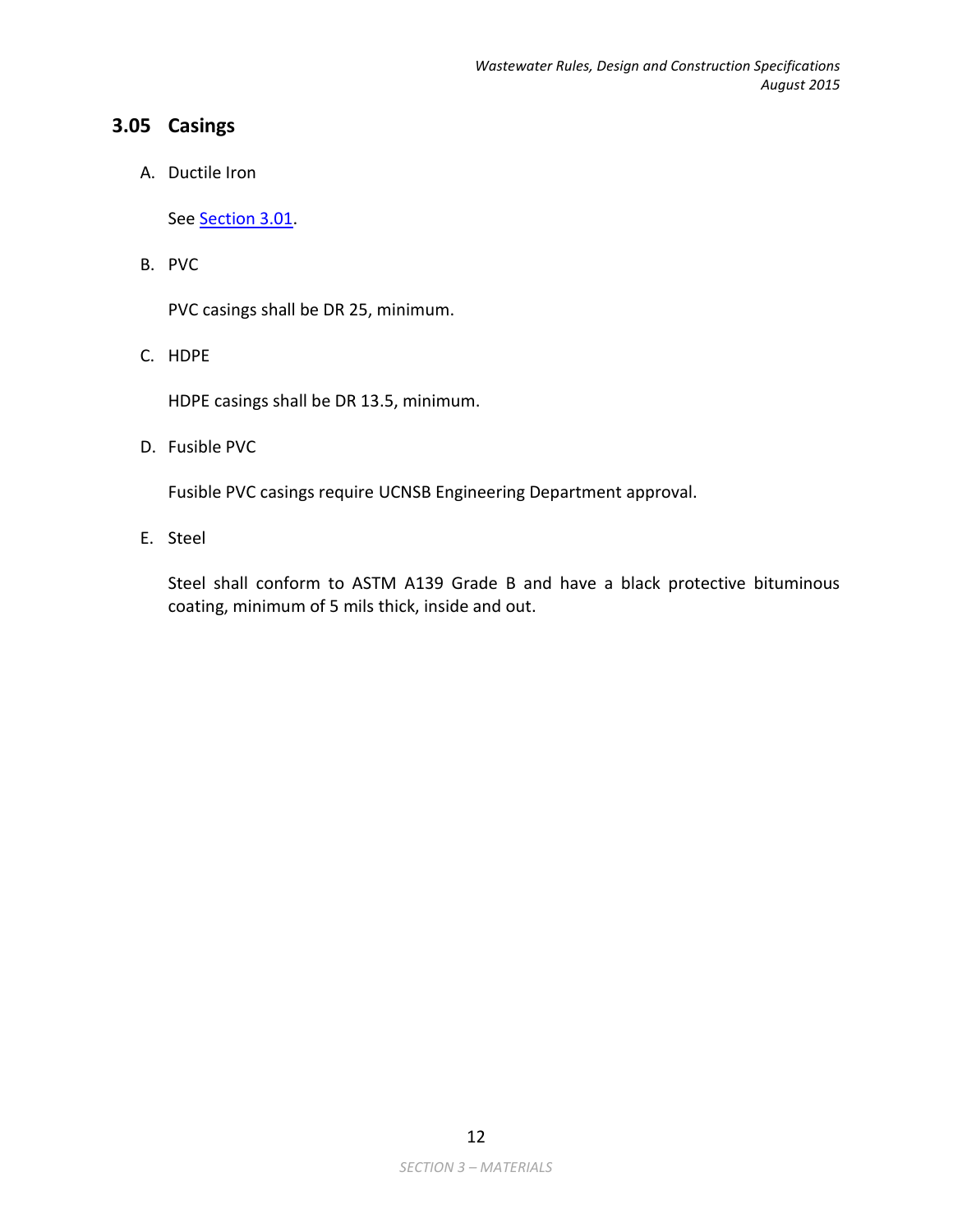# **SECTION 4 - CONSTRUCTION**

<span id="page-15-0"></span>Prior to construction:

- A preconstruction meeting shall be scheduled by the Developer or Engineer of Record. In attendance shall be the UCNSB, the licensed Contractor, including all Sub-Contractors, the Developer and the Engineer of Record.
- Shop drawings shall be submitted to and approved by the UCNSB Engineering Department. Shop drawings will not be accepted unless stamped with approval by the Engineer of Record and the Contractor.
- A minimum notice of 48 hours shall be provided to the UCNSB Engineering Department Inspector.

During construction:

- All permits, shop drawings and construction plans shall be retained by the Contractor on-site. Failure to produce such items on-site will result in work stoppage.
- The Contractor, under no circumstances, shall operate an existing UCNSB plug valve, new plug valve and/or allow flow into an existing gravity sanitary sewer main or manhole without Final Acceptance and approval from the UCNSB Engineering Department.
- The Contractor is responsible for all water used during construction and setting up an account to use a UCNSB construction meter. The Contractor will be responsible for the construction meter until returned to the UCNSB and the deposit is refunded. Use of a private meter is prohibited.
- The Contractor is responsible for all utility locates.

# <span id="page-15-1"></span>**4.01 Installation**

A. Pipe

Pipe shall remain free of dirt and foreign materials during construction. When work is stopped, for any reason, the Contractor shall securely seal the open ends of the pipe. Bell and spigot surfaces shall be wiped free of debris prior to applying lubricant sealer and jointed within 5 minutes of application. The spigot end shall be centered into the bell and properly seated by moderate force by hand or push bar with a cushion block.

Over-homed pipes will be rejected. It is recommended that human force be used to home bell and spigots for pipe sizes 12" or less. If mechanical equipment is used to home bell and spigot pipe, an insertion limiting device will be required at each joint to prevent over-homing, e.g., [EBBA Mega Stop Series 5000](http://www.ebaa.com/) or approved equal.

Concrete encasement at utility crossings must be approved by the UCNSB Engineering Department.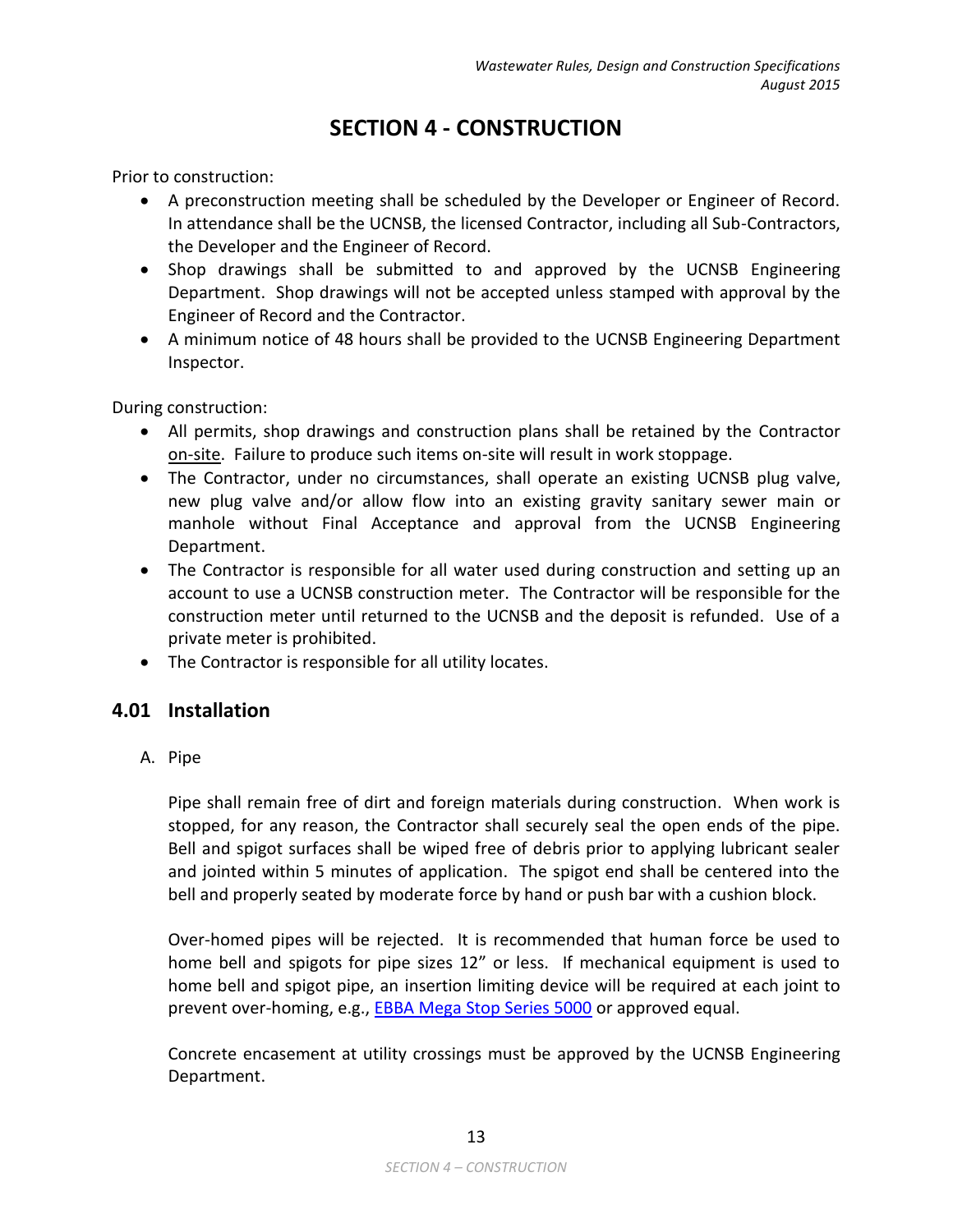1) Gravity Sanitary Sewer Mains

The Contractor shall utilize a laser instrument with target to install pipe straight with a consistent slope per the approved construction drawings.

Connections to existing gravity sanitary sewer mains or manholes, approved by the UCNSB Engineering Department, shall be made by a power driven abrasive wheel or saw with inspection by the UCNSB Engineering Department Inspector. No hammer taps are allowed.

2) Force Mains

The Contractor shall install green coated copper 14 gauge locate wire adhered to the top of all new pipe and appurtenances. The wire shall be bundled in each valve box to extend 2' above finished grade and 6' within vaults. A duplicate wire shall be installed on all pipe directionally drilled. Upon construction completion, the Contractor will be required to test the locate wire for continuity.

The Contractor shall install detectable underground utility marking tape 18" below finished grade labeled *CAUTION FORCE MAIN BELOW*.

The Contractor shall install green valve markers, 3' above and 3' below finished grade, where required by the UCNSB Engineering Department.

Fittings and appurtenances must not bear on the pipe when installed and must be fully and independently supported on the trench bedding. The maximum deflection of pipes and fittings shall not exceed the manufacturer's recommendations. Fittings shall be installed in accordance with AWWA C600 and C605, along with the manufacturer's recommendations.

The Contractor shall install electronic markers at each:

- Main connection;
- Fitting and
- In-line plug valve.
- B. Concrete Structures

Concrete structures shall be installed plumb on 6" of FDOT #57 stone. Pipe shall be connected to manholes using Kor-N-Seal rubber boots, or approved equal, with stainless steel bands.

Manhole inverts and benches shall be constructed with a minimum compressive strength of 3,000 psi concrete at 28 days. Manhole chimneys shall be grouted and have a smooth finish. Invert and flow channels shall be smooth and semicircular in shape.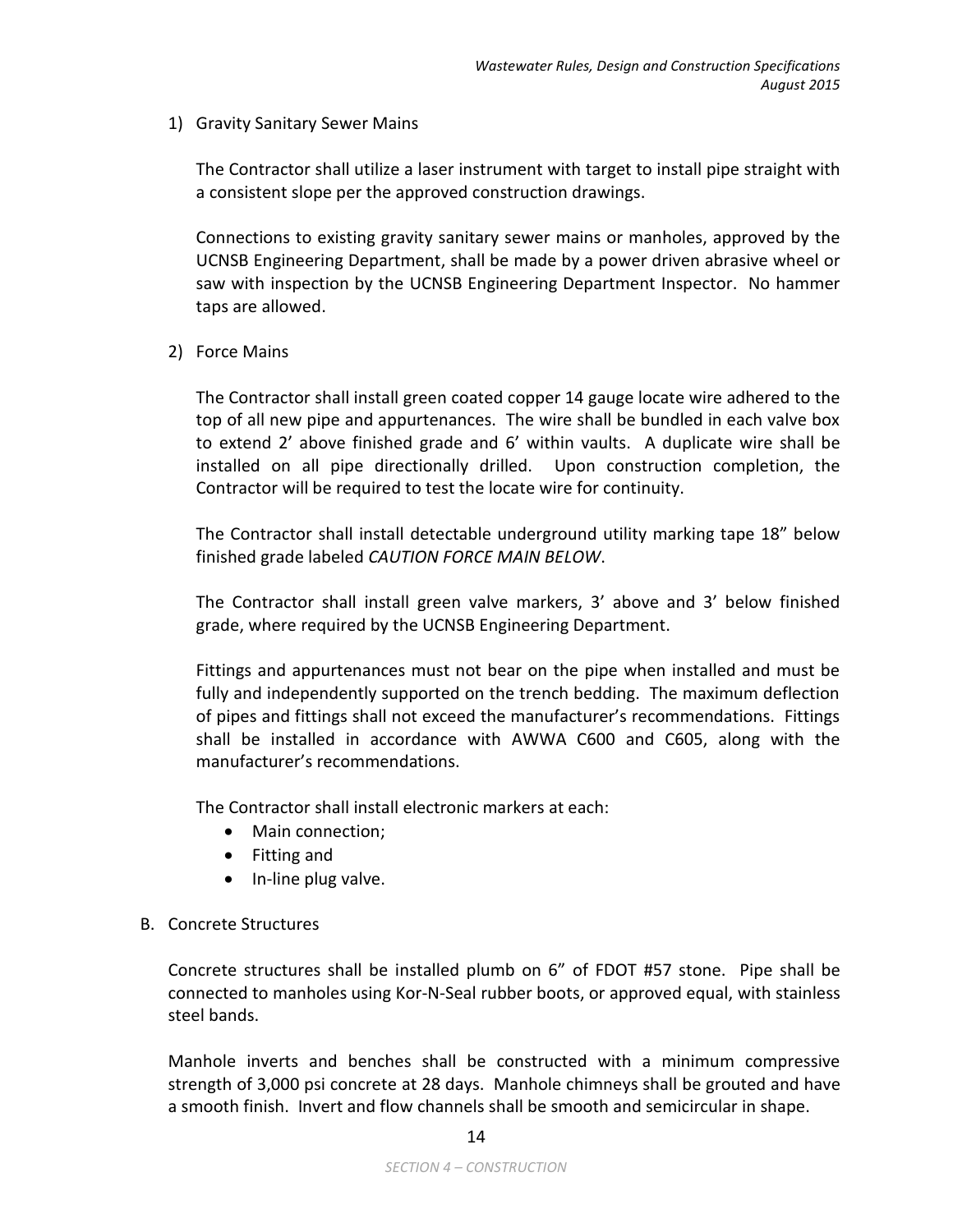Rings and covers in paved areas shall be flush with finished grade. In unpaved areas, rings and covers shall be 4" above finished grade. Only precast concrete rings may be used to adjust manhole ring and cover to finished grade.

See [Section 2.03](#page-9-0) for supplemental information.

C. Sanitary Sewer Laterals

Lateral terminations shall have an air-tight clean out cap and marked with a PVC stake 3' to 4' above finished grade. Laterals shall be marked with a 'V' in curbs or at edge of pavement and painted green.

Clean outs in paved areas shall be flush with finished grade. In unpaved areas, clean outs shall be 3" above finished grade.

D. Valves

Valves shall be cleared of all foreign matter before installation and installed to prevent debris from becoming lodged in the seat. Valves shall be installed with stems vertically above the centerline of the pipe. Under each valve and at the pipe connection 6" of FDOT #57 stone shall be installed. Valves shall be inspected in the opened and closed position.

Valve boxes shall be centered over the operating nut. Valve boxes shall not transmit surface loads directly to either the pipe or valve. Valve box extensions shall be PVC SDR 35.

Valve boxes in paved areas shall be flush with finished grade. In unpaved areas, valve lids shall be 2" above finished grade and have precast concrete collars.

Valve covers shall be painted green. After Final Acceptance, terminal valves shall be permanently closed with the cover painted red.

# <span id="page-17-0"></span>**4.02 Delivery and Handling of Materials**

The UCNSB Engineering Department Inspector has the right to refuse any damaged or dropped materials. All materials shall be delivered and distributed at the site by the Contractor. All pipe, fittings, valves and appurtenances shall be loaded and unloaded by hoists or skidding so as to prevent shock or damage to the material. Under no circumstances shall material be dropped. Pipe that is misshaped and/or has lining/coating damage will be rejected. Concrete structures with holes or honeycombs will be rejected.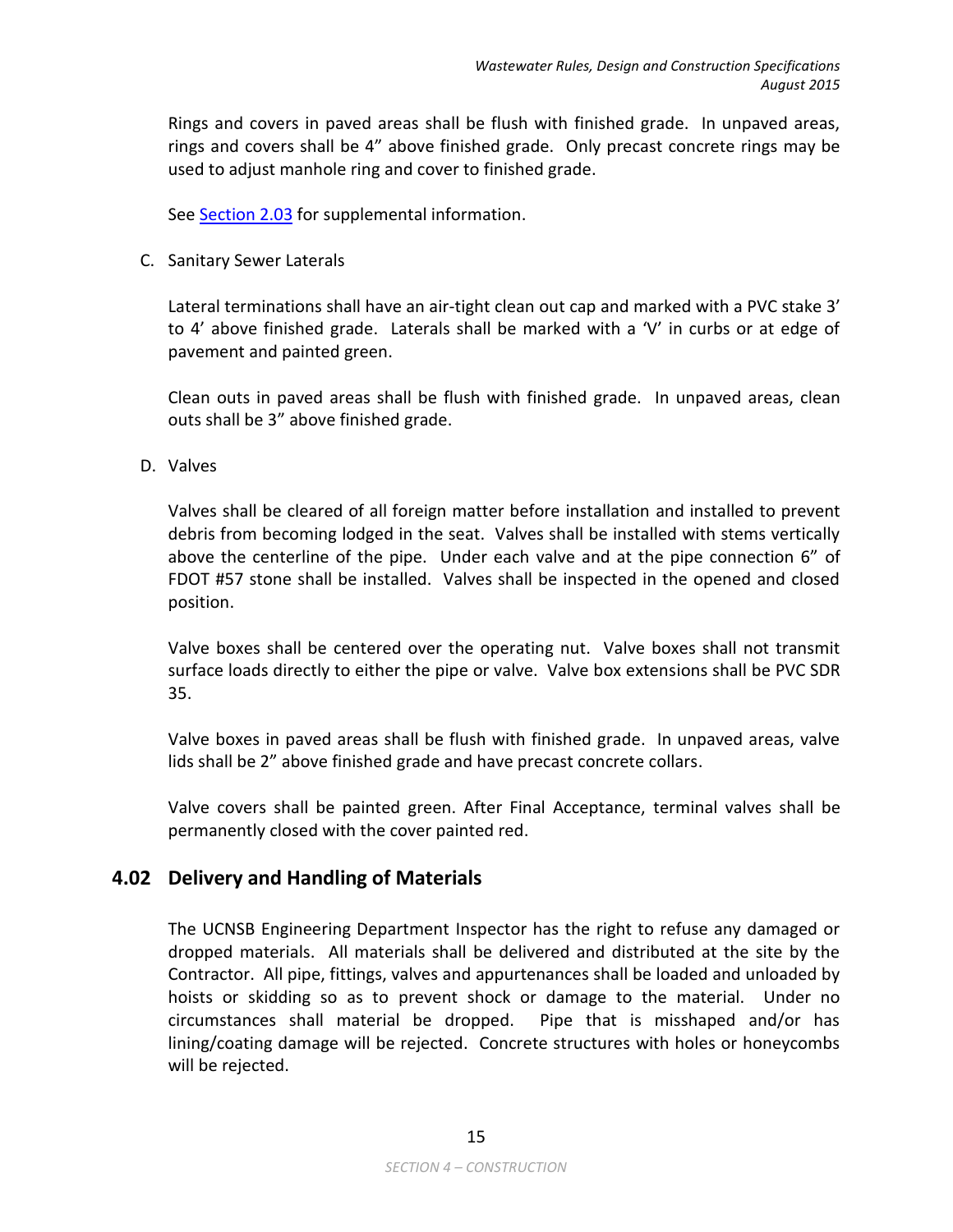## <span id="page-18-0"></span>**4.03 Excavation and Trenching**

Trenches shall be a depth which will provide cover from top of pipe to finished grade as shown on approved construction drawings. Excess excavated material, unsalvageable material, and debris shall be wasted and disposed of by the Contractor.

All excavated material retained for backfill shall be piled in such a manner as not to endanger the work or obstruct sidewalks, driveways or drainage. Fire hydrants, valve covers, vault hatches and other utility controls shall not be obstructed and shall remain accessible at all times during construction.

The Contractor shall exercise sound construction practices in excavating and maintaining the pipe trench to prevent damage to any foundation, structure, pole line, pipeline or other facility. If, as a result of the excavation, a foundation, structure, pole line, pipeline or other facility is endangered, the Contractor shall immediately take remedial action at his own expense. No act of the UCNSB shall in any way affect the liability of the Contractor for damages, expenses or costs that may result from trench excavation.

Sheet piling, shoring, sheeting, bracing or other supports required for construction shall be designed, furnished, placed, maintained and removed by the Contractor. Sheet piling and timbers used in trench excavations shall be withdrawn in such a manner so as to prevent subsequent settlement of the pipe or additional backfill loadings which might overload the pipe.

All existing underground utilities, whether or not they are shown on the approved Construction Drawings or their locations are made known to the Contractor prior to excavation, shall be protected from damage and, if damaged, shall be repaired to equal the prior serviceability or replaced in kind at the Contractor's expense. The UCNSB does not assume responsibility for the correctness of the approved Construction Drawings. Repairs or replacements shall be made at the earliest practicable time and in no case shall the Contractor leave the job at the end of the day without making all such repairs or satisfactory arrangements for subsequent repairs.

Wherever excavation exposes unsuitable materials such as muck, the Contractor shall remove and replace with suitable bedding and backfill material. Muck shall be removed full depth, from trench limits. Trees, stumps and roots within the limits of the trench excavation shall be removed to a depth of at least 12" below the bottom of the trench. Stump and root holes shall be refilled to existing grade and compacted. No stumps, roots, or organic matter of any description shall remain. Rock excavation shall be carried to a depth of at least 6" below the required pipe invert. Blasting is prohibited.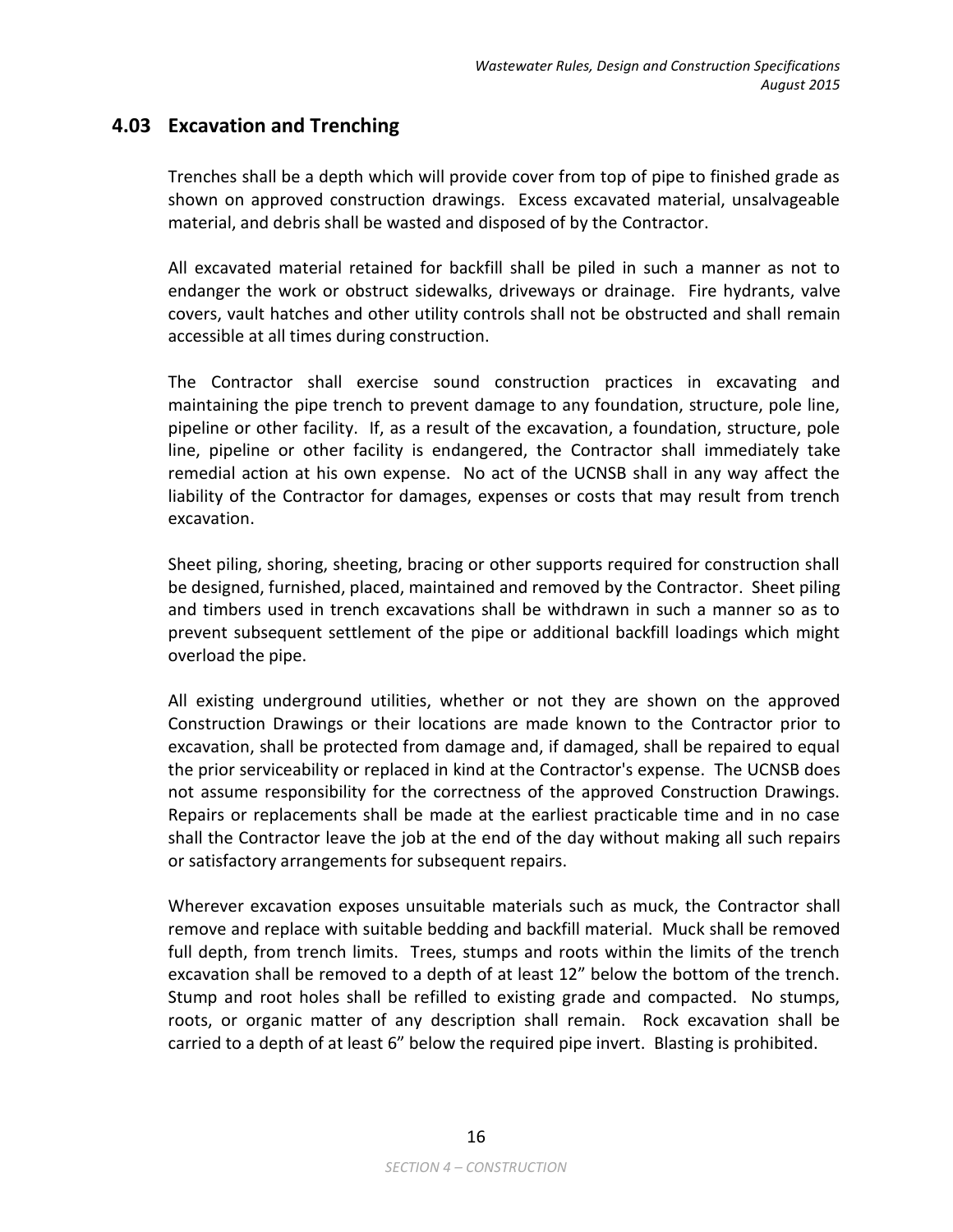No pipe or structures shall be installed in a wet trench. All bedding material must be dry and firm. The free water surface shall be lowered to at least 6" below the bedding surface before installing pipe or structures. The UCNSB Engineering Department Inspector's judgement shall be used to determine if the trench is acceptable, which includes requiring rock or stopping work.

The bottom of the trench shall be shaped to give sufficient uniform circumferential support to the lower one-fourth of each pipe. In addition, bell holes shall be excavated so that after placement only the barrel of the pipe receives bearing pressure from, and is uniformly supported by, the bottom of the trench.

The use of horizontal struts below the barrel of the pipe or the use of the pipe as support for trench bracing will not be permitted. In pipeline construction the use of the soldier pile and horizontal lagging method of support or the use of a traveling shield shall require UCNSB Engineering Department approval.

# <span id="page-19-0"></span>**4.04 Backfill**

All backfill and bedding material shall be in accordance with ASTM D422 and shall meet UCNSB Engineering Department approval. Bedding material in areas above the natural ground water table shall be fine sand or shell, or a mixture of both. Bedding material in areas where trench bottom is below natural ground water table shall be FDOT #57 stone.

Backfill material from trench bottom to 12" above top of pipe shall be select granular material free of organic matter. Backfill material from 12" above top of pipe to finished grade shall be common fill material free of organic matter. Backfill material shall not be obtained from the trench walls.

After the pipe has been properly laid and inspected, backfill material shall be compacted in 12" lifts to prevent settlement. The Contractor shall achieve the specified maximum dry density/optimum moisture content per the approved Construction Drawings. The Contractor shall submit all field density tests to the UCNSB Engineering Department prior to final acceptance. Any depression that forms adjacent to or within the trench line will be rejected.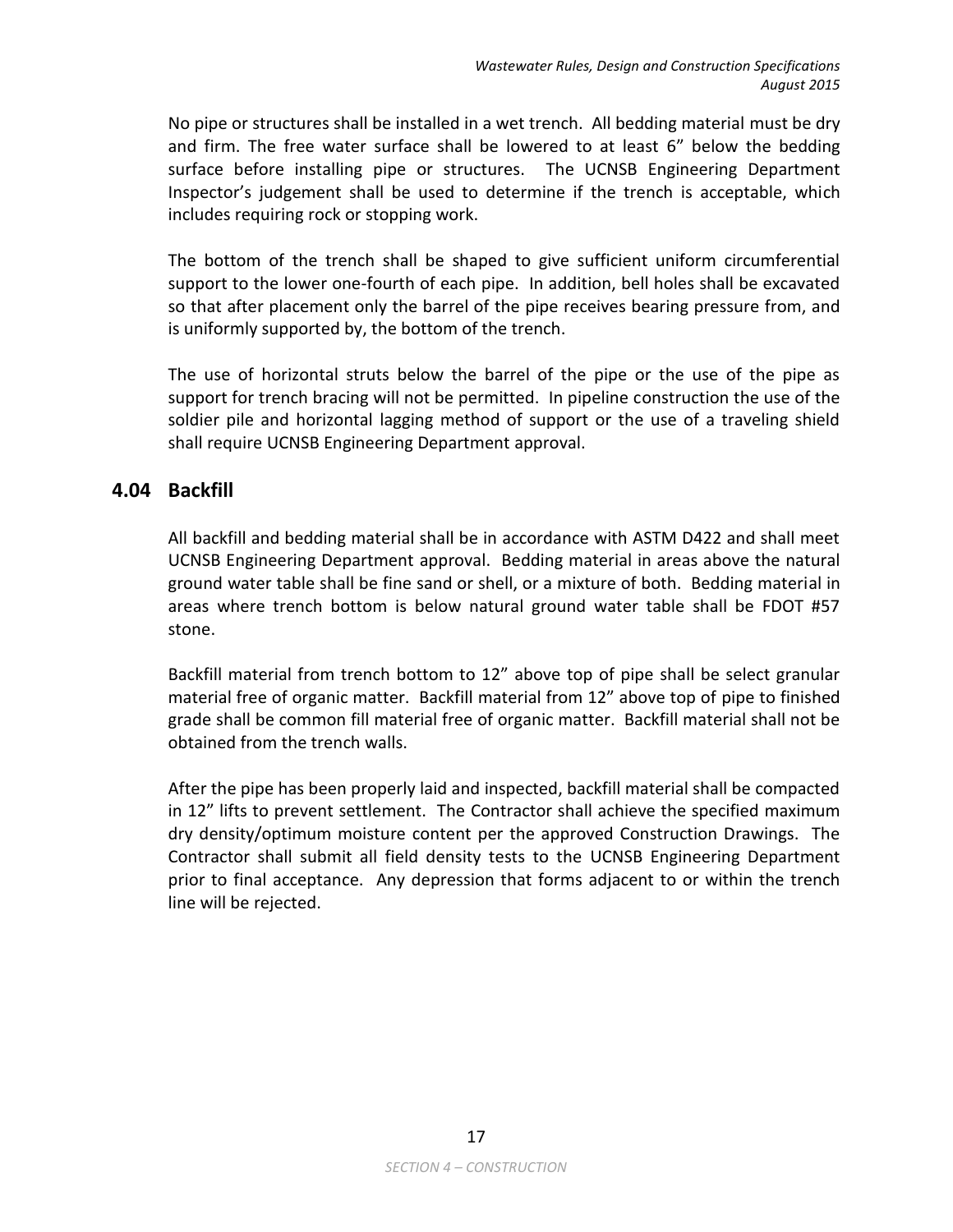## <span id="page-20-0"></span>**4.05 Groundwater**

The Contractor shall furnish, install and operate all necessary machinery, appliances, and equipment to keep excavations free from water during construction and shall dewater and dispose of the water so as not to cause injury to public or private property or to cause a nuisance or a menace to the public. The Contractor shall at all times have on hand sufficient pumping equipment and machinery in good working condition for emergencies.

The control of groundwater shall be such that softening of the bottom of the excavations or formation of quick conditions or boils shall be prevented. Dewatering systems shall be designed and operated so as to prevent the removal of the natural soils. The static water level shall be drawn down below the bottom of the excavation so as to maintain the undisturbed state of the natural soils and allow the placement of backfill to the required density.

The UCNSB Engineering Department will not accept pipe that floats due to lack of groundwater control and shall require the Contractor to reinstall any pipe that is rejected.

# <span id="page-20-1"></span>**4.06 Maintenance of Traffic (MOT)**

MOT must follow the Manual on Uniform Traffic Control Devices (MUTCD), the FDOT Design Standards (current edition) and all applicable Right-of-Way Use Permit requirements.

## <span id="page-20-2"></span>**4.07 Restoration**

#### A. Pavement Restoration

Road surfaces, curb and gutter, driveways, sidewalks, parking locations and any other type of surface materials that require removal for the purpose of installation of underground utilities shall be replaced as soon as practicable after compaction of the backfill and in accordance with City, County or Florida Department of Transportation standards or as indicated on the respective permit. These surface materials shall be separated from other excavated materials and will not be permitted to be included in the backfill but shall be satisfactorily disposed of by the Contractor. Surface material to be removed shall be cut, if necessary, vertically with a power-driven friction saw prior to removal. The surface shall be scored in sufficient depth to provide uniform straight break lines.

Under no condition shall pavement be cut with a trenching machine, power shovel or backhoe. The width of cut of the pavement or sidewalk shall be the width of the trench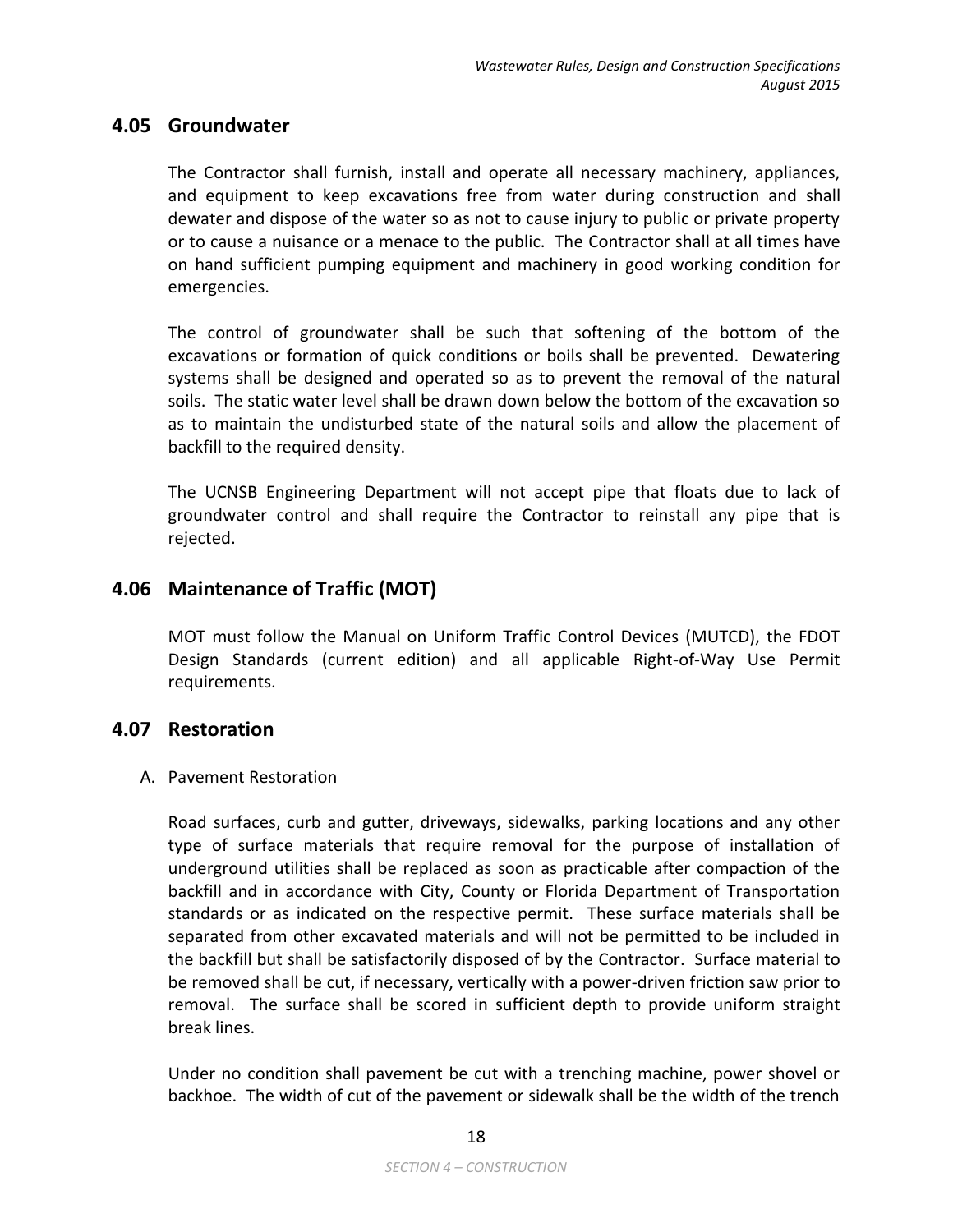plus one-half the trench width, or a minimum of 2' on either side. In the event that the trench excavation becomes wider than the initial cut, the pavement or sidewalk shall be re-cut to at least 2' back from all edges of the actual excavation by the Contractor at his own expense. Utility crossing and installations along state highways shall be made in full compliance with Florida Department of Transportation (FDOT) requirements.

## B. Open Space Restoration

The Contractor shall sod or seed and mulch the disturbed work area per the approved Construction Drawings and shall protect road shoulders, ditch banks, and other natural or artificial slopes subject to rapid erosion.

## C. Clean-Up

The Contractor is responsible to present a clean work area to the UCNSB Engineering Department Inspector prior to final acceptance.

## <span id="page-21-0"></span>**4.08 Boring Methods**

The Contractor shall manage and control all drilling practices to prevent damage to existing utilities. The Contractor shall make a diligent effort to locate evidence of any other potential subsurface obstructions, e.g. piles. Subsidence and heave within the construction limits of the project shall be limited to values that avoid damage. The Contractor shall be responsible for all damage and repairs as a result of drilling operations.

The Contractor shall be responsible for all underground utility locates via soft digs prior to boring so that adjustments can be made if necessary.

Bore logs shall be provided to the UCNSB Engineering Department in 10-foot segments. During construction, any deviations greater than 5' in any direction shall immediately be reported to the UCNSB Engineering Department. Pipe testing shall follow the requirements of these Specifications.

#### A. Jack and Bore

The casing pipe shall have the nominal diameter and wall thickness as shown on the approved Construction Drawings.

Field and shop welds of the casing pipes shall conform to the American Welding Society standard specifications. Field welds shall be complete penetration, single-vee groove or single-bevel groove type joints.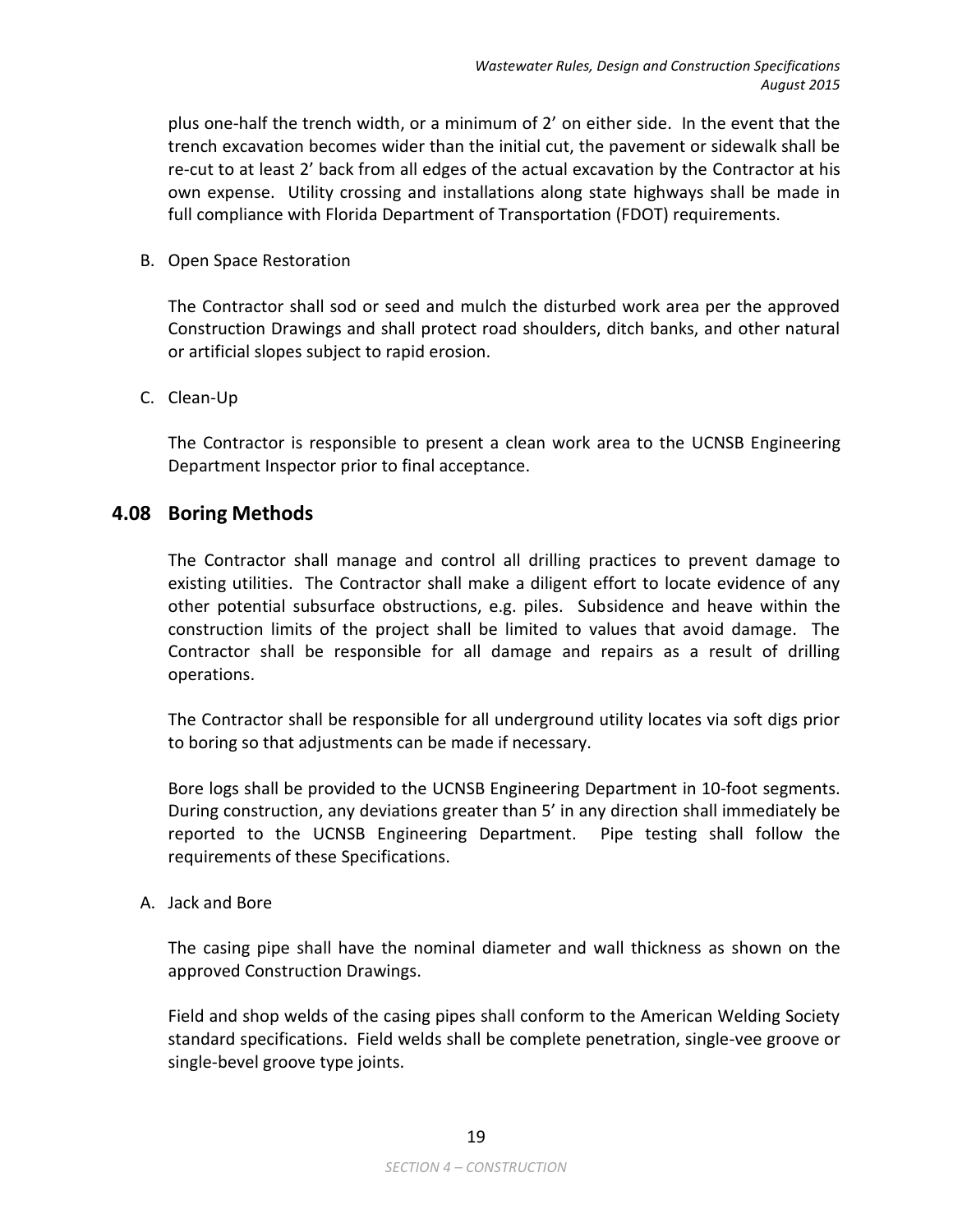The carrier pipe shall be ductile iron pipe per these Specifications. Carrier pipes to be installed within the specified casings shall be equipped with restrained joint connectors.

The casing shall be jacked in one continuous operation at the locations specified. In no event shall jacking be discontinued for sufficient period to cause the partially jacked sleeve to freeze in place. Proper alignment and elevation of the sleeve shall be consistently maintained throughout the jacking operation.

Jacking pits shall be shored with sheeting or other such materials as required. Sheeting shall be driven to a sufficient depth below the invert of the casing to resist any pressure developed by the soil outside the jacking pit. Sheeting shall terminate not less than 3.5' above existing grade. At the completion of the jacking operations, the Contractor will be required to leave all sheeting in place; however, the top of the sheeting shall be cut off 30" below finished grade upon completion of the jack and bore.

The Contractor shall be responsible for preventing the occurrence of voids outside the casing and if they do occur, the Contractor may be directed to fill them with grout in a method approved by the UCNSB Engineering Department. The Contractor shall constantly exercise care in the removal of the earth from within the sleeve sufficiently close to the forward end to prevent voids.

The Contractor shall be responsible for removing any type of material or equipment used for backing up the jack.

A masonry bulkhead 8" wide shall be placed in the ends of the casing.

The carrier pipe shall be supported by spacers as shown on the approved construction drawings and per manufacturer's recommendations.

## B. Directional Drilling

Prior to drilling, the Contractor shall utilize all verified locate information to determine the drill pathway in conjunction with the approved Construction Drawings.

The entry and exit point shall be within 5' of the location shown on the approved Construction Drawings. After successfully reaming the bore hole to the required diameter, the pipe shall be pulled with a swivel and reamer in front of the pipe to compact the bore hole walls.

The pullback section of the pipe shall be supported during pullback operations so that it moves freely and does not damage the pipe. The Contractor shall cease operations if the pipe is damaged and shall remove the pipe from the bore hole and repair the pipe using the manufacturer's recommended procedure or replace the damaged pipe before resuming installation.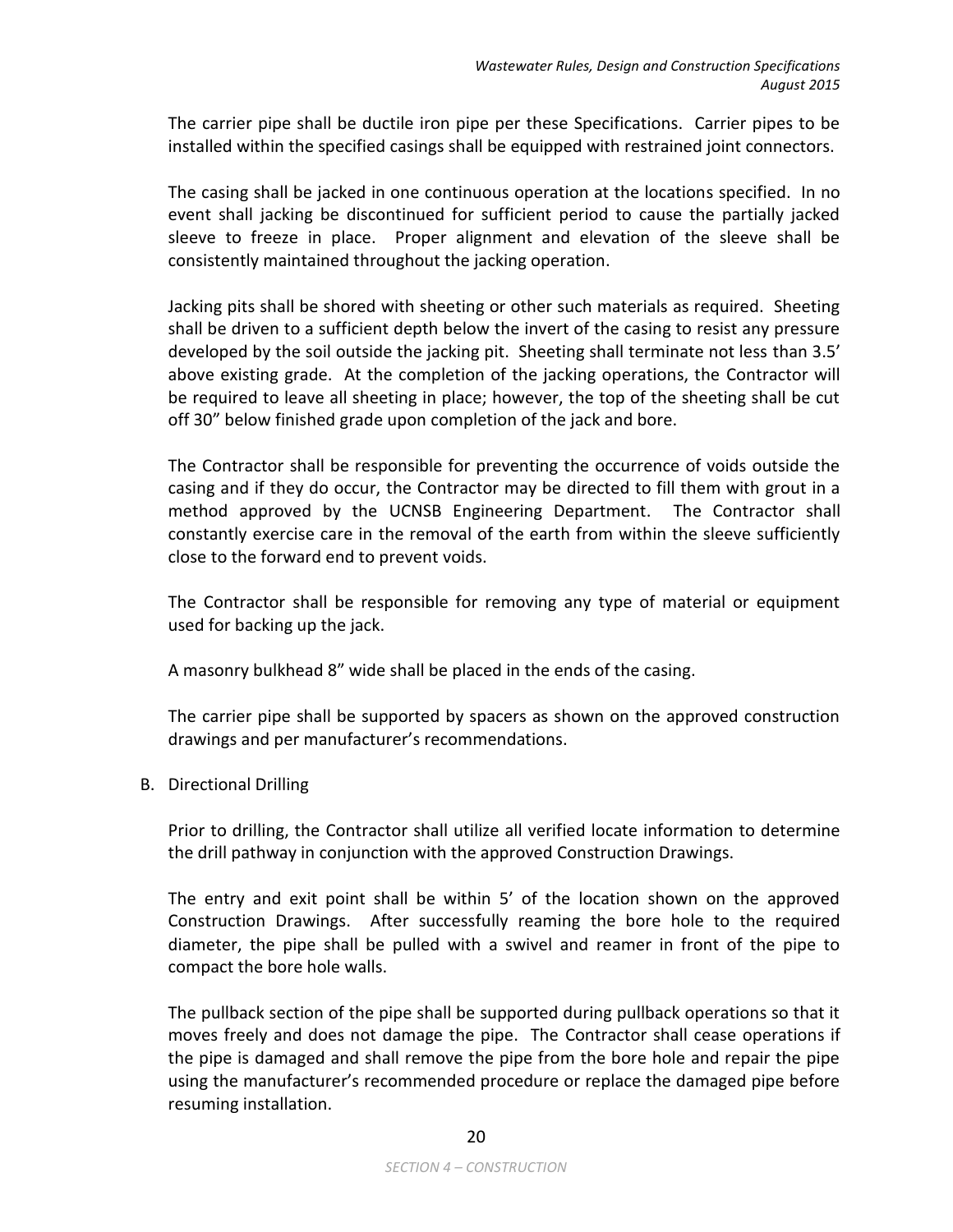# <span id="page-23-0"></span>**4.09 Asbestos**

Any asbestos-cement pipe identified shall be reported to the UCNSB Engineering Department Inspector immediately.

A Contractor that disturbs, maintains, repairs or demolishes shall comply with:

- Environmental Protection Agency's (EPA) 40 CFR Part 61, Subpart M and 40 CFR Part 763, Subpart E
- Florida Administrative Code (FAC) 62-257
- Occupational Safety and Health Administration (OSHA) Standard 1910.1001 and 1926.1101

The following are UCNSB guidelines for asbestos-cement pipe disposal:

- 1) Notify the UCNSB Engineering Project Manager:
	- a. Location of job site.
	- b. Pipe size.
	- c. Proposed operation.
- 2) File a FDEP [Notice of Demolition or Asbestos Renovation](http://www.dep.state.fl.us/air/rules/forms/asbestos.htm) form.
- 3) Mark area to minimize the number of persons exposed.
- 4) Post warning signs demarcating the area that reads "DANGER ASBESTOS CANCER AND LUNG DISEASE HAZARD".
- 5) Put on personal protective equipment such as coveralls, gloves, eye wear, etc.
- 6) Put on face mask or respirator.
- 7) Adequately wet pipe during and after removal operation.
- 8) Use equipment least likely to cause pipe to crumble and/or fray, such as snap cutters, carbide-tipped blade cutters or wheel-type cutters. See 12b.
- 9) Remove entire section of pipe:
	- a. Wet coupling.
	- b. Cover pipe with drop cloth.
	- c. Use hammer, chisel and pry bar to break coupling.
	- d. Replace pipe using compression, coupling, sleeve or repair clamp.
- 10) Contain all waste:
	- a. Wrap in 6 mil plastic bags or polyethylene sheets.
	- b. Large pieces shall be double wrapped.
	- c. Duct tape all open seams and edges.
	- d. Label waste with "DANGER ASBESTOS-CONTAINING MATERIAL".
- 11) Transport waste in approved, closed truck.
- 12) At no time shall asbestos-containing material:
	- a. Be disturbed in any way when dry.
	- b. Cut with a chain or circular saw, grinder, jack hammer, drills, etc.
	- c. Crushed in place.
- 13) UCNSB will have a continuing contract arrangement for asbestos handling, transport and disposal.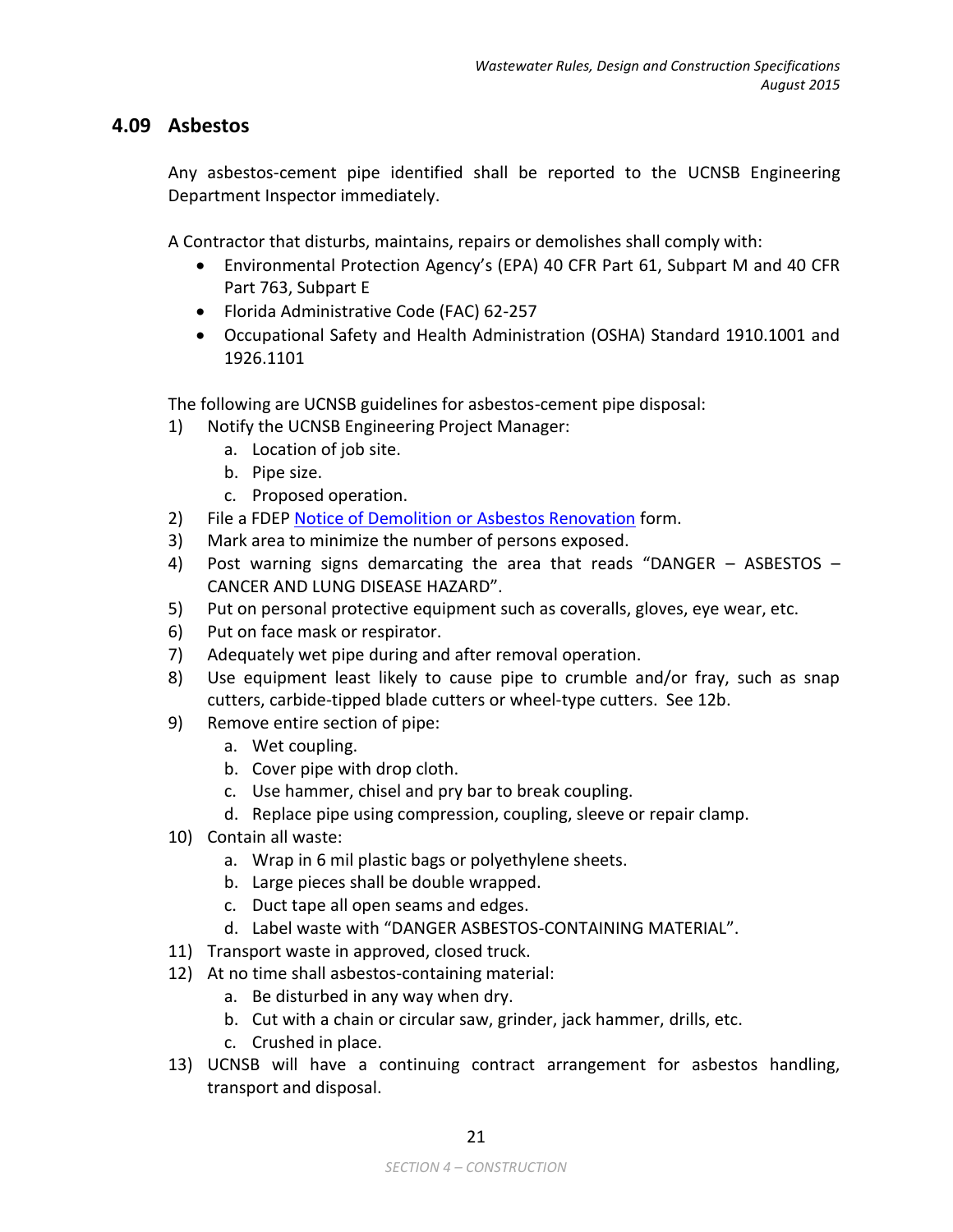# **SECTION 5 – LIFT STATIONS**

<span id="page-24-0"></span>Lift station design calculations shall be submitted by the Engineer of Record for UCNSB Engineering Department approval. All lift stations shall be duplex type stations.

For multiple adjacent properties owned by one person or entity, a lift station shall be built to the UCNSB's specifications and transferred to the UCNSB for ownership and maintenance; therefore, a private lift station and force main will not be allowed. Lift stations shall be located near the right-of-way line, property line or easement line and be constructed for maximum access and ease of inspection and maintenance. Easements shall be required where needed to provide access to the lift station.

Under certain circumstances, a private lift station and force main may be allowed if one individual owner owns one stand-alone parcel with one tenant, which will require UCNSB Engineering Department approval.

A permanent in-place back-up generator supplying emergency pumping capabilities shall be provided for new and existing lift stations that comply with one or more of the following:

- Receive flow from one or more lift stations through a force main;
- Discharge through a force main 12" or greater;
- Serve 500 ERU's or more;
- Or otherwise specified in [F.A.C. 62-604.400](https://www.flrules.org/gateway/ChapterHome.asp?Chapter=62-604) and RSWF [Chapter 47.](http://www.dep.state.fl.us/water/wastewater/docs/10statestandards_wastewater.pdf)

See [Section](#page-8-0) 2, [Section 3,](#page-12-0) [Section](#page-15-0) 4 and the Submersible Pump Station Detail(s) for supplemental information.

# <span id="page-24-1"></span>**5.01 Site**

The lift station site shall have a finished elevation so that it is included in the drainage design and has positive drainage to adjacent stormwater system. Lift station sites shall be a 40' x 40' easement at a minimum. The lift station shall have a fenced area with FDOT #57 stone enclosing all of the equipment. Outside the fenced area shall be a vegetation buffer sodded with Bahia. No other vegetation will be permitted in the easement. A minimum 12' wide concrete driveway with a gate is required so that utility vehicles and lifting equipment have unobstructed access to the wet well and valve vault.

# **5.02 Wet Well, Vault, Pipe and Valves**

<span id="page-24-2"></span>The influent pipe, from the first manhole to the wet well, shall be heavy wall PVC (C900, SDR 26) or ductile iron pipe. The pump discharge piping, from the wet well to the last fitting downstream of the valve vault shall be ductile iron pipe.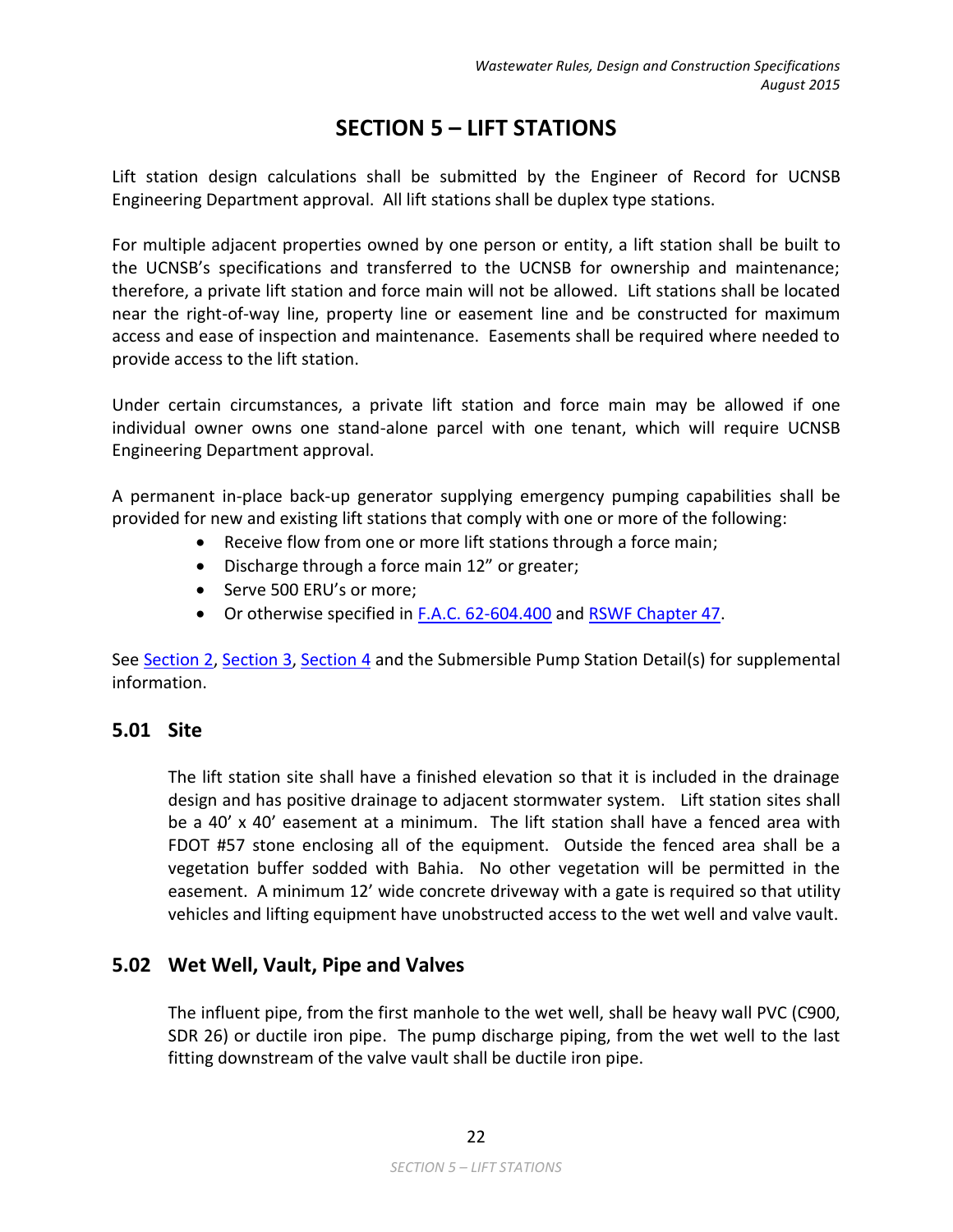The wet well shall be designed to avoid flotation during seasonal high ground water level conditions as an empty tank. The wet well, at a minimum, shall have a 6' diameter and shall have smooth concrete fillets constructed with a minimum compressive strength of 3,000 psi concrete at 28 days to provide sloping towards the pump intake.

The wet well, the first manhole to the wet well and any manhole receiving flow from a force main shall be lined with [Agru America Sure-Grip Concrete Liner,](http://agruamerica.com/products/concrete-protective-liners/sure-grip/) or approved equal.

A vault for the plug valves, check valves, pressure gauges and bypass connection shall be constructed below finished grade adjacent to the wet well. Concrete pipe stands shall be installed to support the pipe in the vault.

The wet well and valve vault shall have an access hatch. The hatch shall be rectangular, heavy-duty diamond plated aluminum capable of withstanding AASHTO H-20 vertical, dynamic wheel load rating. The frame shall have recessed hinges with stainless steel hinge pin or butt type stainless steel hinge. The hatch openings shall be sized to provide adequate space for the removal and maintenance of the pumps, valves, etc. The hatch opening shall be gasket sealed and equipped with a locking device to hold a UCNSB lock. Bolts in the locking device shall be Type 316 stainless steel.

# <span id="page-25-0"></span>**5.03 Equipment**

The pumping equipment shall be capable of handling raw, unscreened, sanitary sewerage containing heavy sludge and fibrous materials without injurious damage during normal operation. Pumps shall be submersible sewage type with double guiderail system to permit rising and lowering of the pump(s). Guiderails shall be Type 316 stainless steel, of adequate length, to extend from the lower guide holders on the pump discharge connection to the upper holders mounted on the access frame. The pump shall be capable of passing a three-inch sphere.

Approved pumps and guiderails shall be manufactured by [Flygt,](http://www.flygt.com/en-us/Pages/Flygt.aspx) [EBARA,](http://www.pumpsebara.com/) [Grundfos](http://us.grundfos.com/) and [Hydromatic.](http://www.hydromatic.com/)

Float systems shall be used to automatically operate the pumps and shall be positioned per manufacturer specifications and the approved Construction Drawings. The rise and fall of the sewage level in the wet well shall automatically start and stop the pumps. Capability shall be provided for manual start-stop control for all pumping units, as well as the normal automatic control. An automatic alternator shall change the starting sequence on each pump cycle. Each sewage pump shall be provided with an elapsed time meter to indicate pump running time.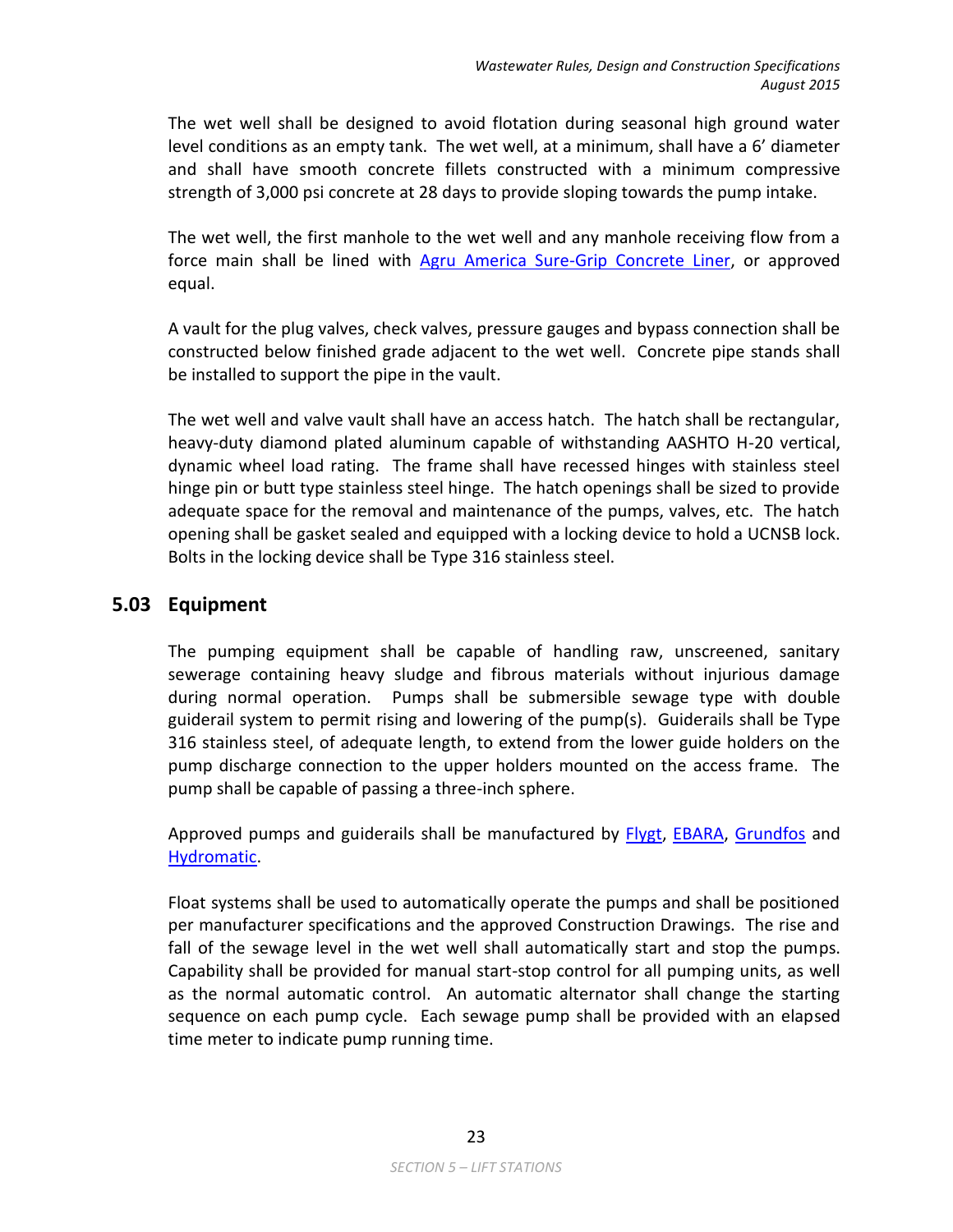Each pump motor electric feed shall be suitable for submersible pump applications. The electric feed shall be sized in accordance with the National Electric Code (NEC), current edition. The electric feed shall be installed in a separate conduit through the wet well and shall have a gas tight seal. A lift station with pumps less than 25 HP shall have soft start motor controls. Lift stations with pumps greater than or equal to 25 HP shall have a variable frequency drive (VFD) motor controls. The emergency electric connection shall be located on the pump control panel for lift stations without an on-site back-up generator.

The pumps shall be easily removable with lifting equipment for inspection or service, requiring no bolts, nuts or other fasteners to be removed for this purpose, nor should personnel need to enter the wet well. The pumps shall be equipped with lifting rings and stainless steel wire rope of adequate strength to permit raising the pump for inspection and removal. The working load rating shall be not less than three times the weight of the pump. An eye shall be provided in the upper end for hooking onto the bracket. A bracket, separate from the level regulator cable bracket, shall be mounted on the wall of the station below the lid to support each pump power and lifting cable. All mounting hardware including anchors, brackets and supports shall be Type 316 Stainless Steel.

Prior to shipment, each pump shall be inspected and tested as follows:

- Pump Model;
- Pump Serial Number;
- Impeller Pattern and Size;
- Motor Ratings (HP, line volts, full load amps) and
- Motor and Cable Insulation Test.

An ultrasonic flow meter, having a display showing flow rate and totalizing dial, shall be installed in a separate vault as required by the Florida Department of Environmental Protection (FDEP) and [RSWF Chapter 42.](http://www.dep.state.fl.us/water/wastewater/docs/10statestandards_wastewater.pdf) Telemetry shall be provided for each lift station provided by **Data Flow Systems**, or approved equal.

# <span id="page-26-0"></span>**5.04 Start-Up**

The initial start-up shall be performed by a competent factory trained representative of all equipment being supplied. The representative shall instruct UCNSB personnel in the operation, maintenance, adjustment, etc., of the equipment. A copy of the start-up test report shall be submitted to the UCNSB Engineering Department prior to Final Acceptance. One copy of the operation and maintenance manuals shall be placed in the control panel on-site along with a copy of the start-up test report. A lift station start-up on a temporary power supply is prohibited. The Contractor is responsible for all electric and water used during the lift station start-up.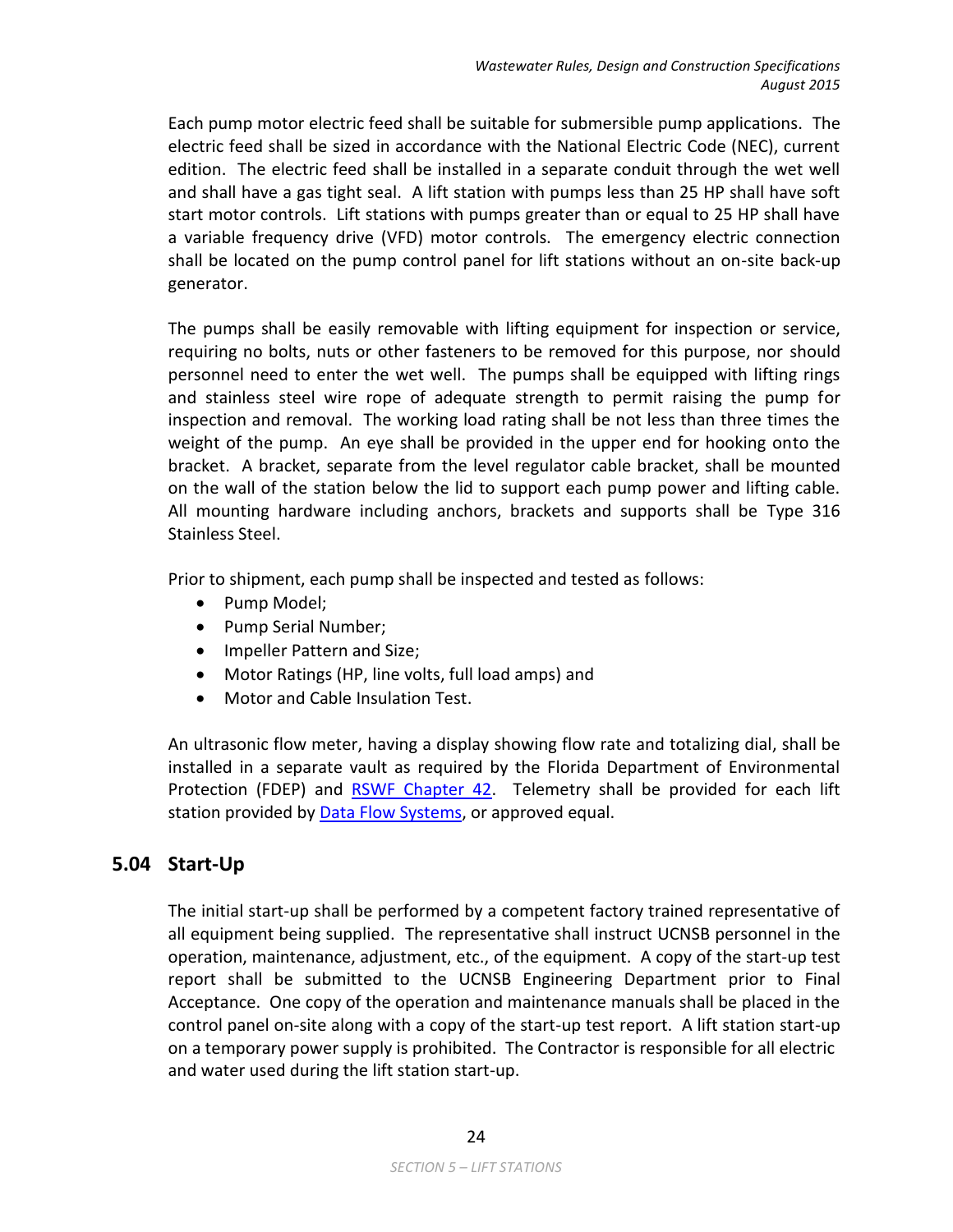# **SECTION 6 - TESTING**

<span id="page-27-0"></span>The Contractor shall perform all tests on newly constructed pipe and appurtenances in the presence of the UCNSB Engineering Department Inspector, including a locate wire continuity test.

All required tests shall be satisfactorily completed prior to Final Acceptance. All labor, equipment and materials required to complete tests shall be furnished by the Contractor and approved by the UCNSB Engineering Department Inspector.

Testing shall not proceed until new construction is complete, including adequate cover (pipe in paved areas will require base material) and pipe is thoroughly cleaned of all foreign matter.

Cracked or defective pipes, fittings or valves, leaks, bellies, etc. will not be accepted and the repair or replacement shall be at the Contractor's expense.

All temporary connections, approved by the UCNSB Engineering Department, necessary to test pipe and appurtenances shall be installed by the Contractor.

New construction and existing facilities shall not be interconnected until Final Acceptance. The Contractor is responsible for plugging/capping pipe and appurtenances, where necessary.

# <span id="page-27-1"></span>**6.01 Gravity Sanitary Sewer Mains**

A. Lamp Test

Pipe shall be visually inspected by lamping between manholes in order to ascertain that the pipe is clear and to correct alignment. The concentricity of the lamp image received shall be such that the diameter of said image shall have no vertical or horizontal reduction from that of the pipe inside diameter.

B. Televised Inspection

All gravity sanitary sewer mains shall be televised and recorded. The video shall be provided to the UCNSB Engineering Department for review/approval. The UCNSB Engineering Department may also require the laterals to be televised.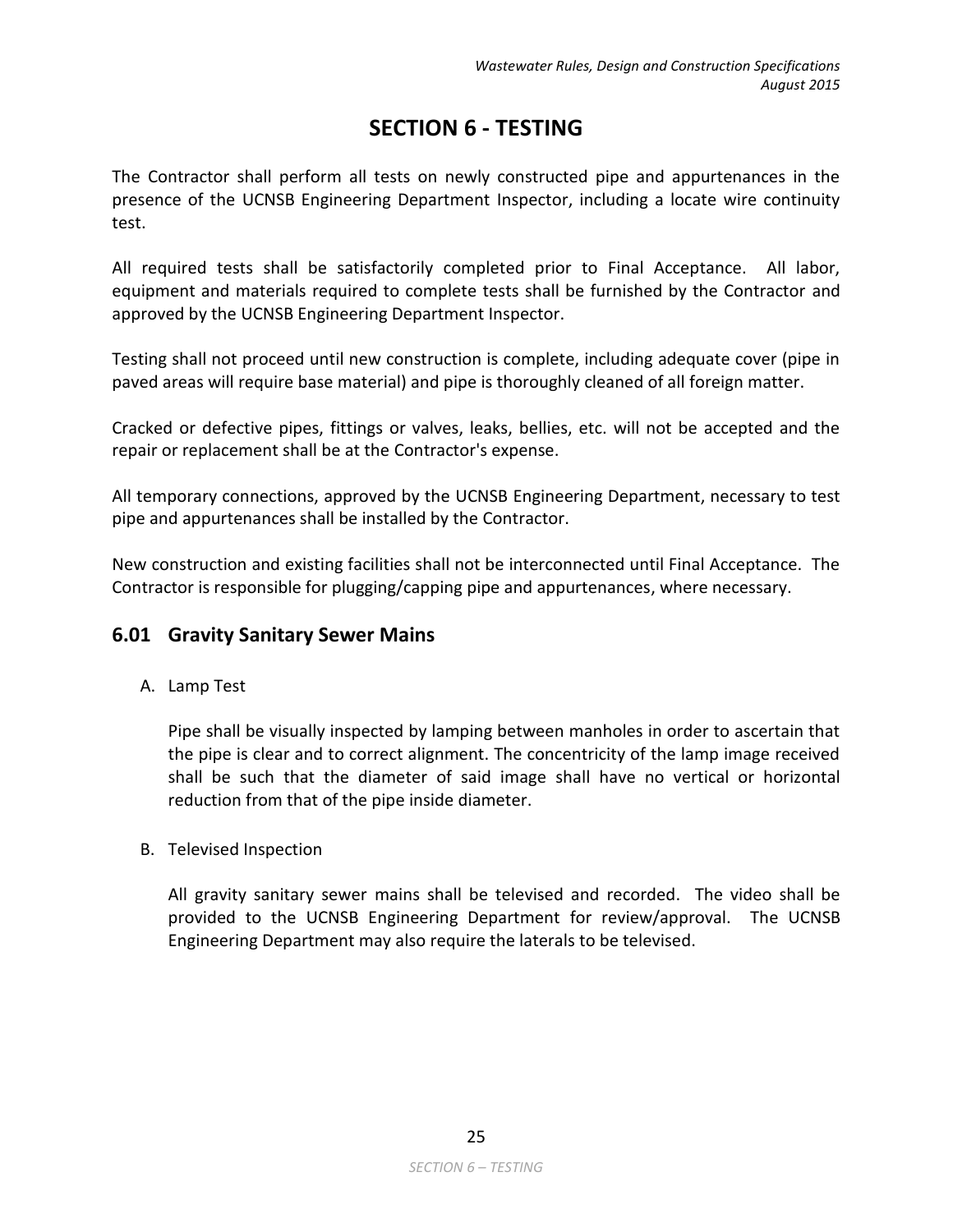## C. Deflection Test

Deflection tests shall be conducted using a mandrel. Mandrels shall be rigid and nonadjustable. The mandrel shall be fabricated of metal, fitted with pulling rings at each end and stamped with the nominal pipe size and mandrel outside diameter. The length of the minimum radius portion of the mandrel shall not be less than one-third of the nominal diameter of the pipe tested. The pipe shall be flushed and cleaned by the Contractor prior to testing. The mandrel shall be hand-pulled. All pipe with deflections in excess of 5% of the base internal diameter shall be repaired or replaced.

D. Infiltration and Exfiltration Water Test

The water tightness of a sewer which has a crown lying below groundwater level shall be tested by measuring the infiltration.

The water tightness of sewer, having a crown one inch or more above groundwater level, shall be tested by filling the pipe with water to produce a hydrostatic head of two feet or more above the crown of the sewer at the upper end of the test section or the water table outside of the sewer, whichever is higher, then measuring the exfiltration.

In no case shall the infiltration or exfiltration exceed 0.10 gallons/inch of diameter/hour/1,000 feet of line when field tested by actual infiltration conditions. If exfiltration testing is required, an allowance of an additional 10% gallonage shall be permitted for each additional two feet of head over the basic two-foot minimum internal head.

Testing shall proceed for a continuous period of twenty-four (24) hours with exfiltration or infiltration amounts measured by methods approved by the UCNSB. Upon application of internal hydrostatic pressure for exfiltration testing, care shall be taken to preclude unseating of the joint gaskets for a specific type of pipe exceeding the pressure capability thereof. Should the test fail, necessary repairs shall be accomplished by the Contractor and the test repeated until within the established limits.

E. Low Pressure Air Exfiltration Test

All service laterals, stubs and fittings shall be capped or plugged properly not to allow for air loss. Where necessary, restrain and seal caps, plugs or short pipe to prevent blowouts and leaks. Groundwater shall be determined prior to testing and the pressure test shall be adjusted accordingly. Low pressure shall be slowly introduced into the sealed line until the internal pressure reaches 4.0 psi greater than the average back pressure of any groundwater above the invert of the pipe, but not greater than 9.0 psi. The monitoring pressure gauge shall be observed while the pressure is decreased to no less than 3.5 psi (greater than the average groundwater back pressure) in which timing shall commence.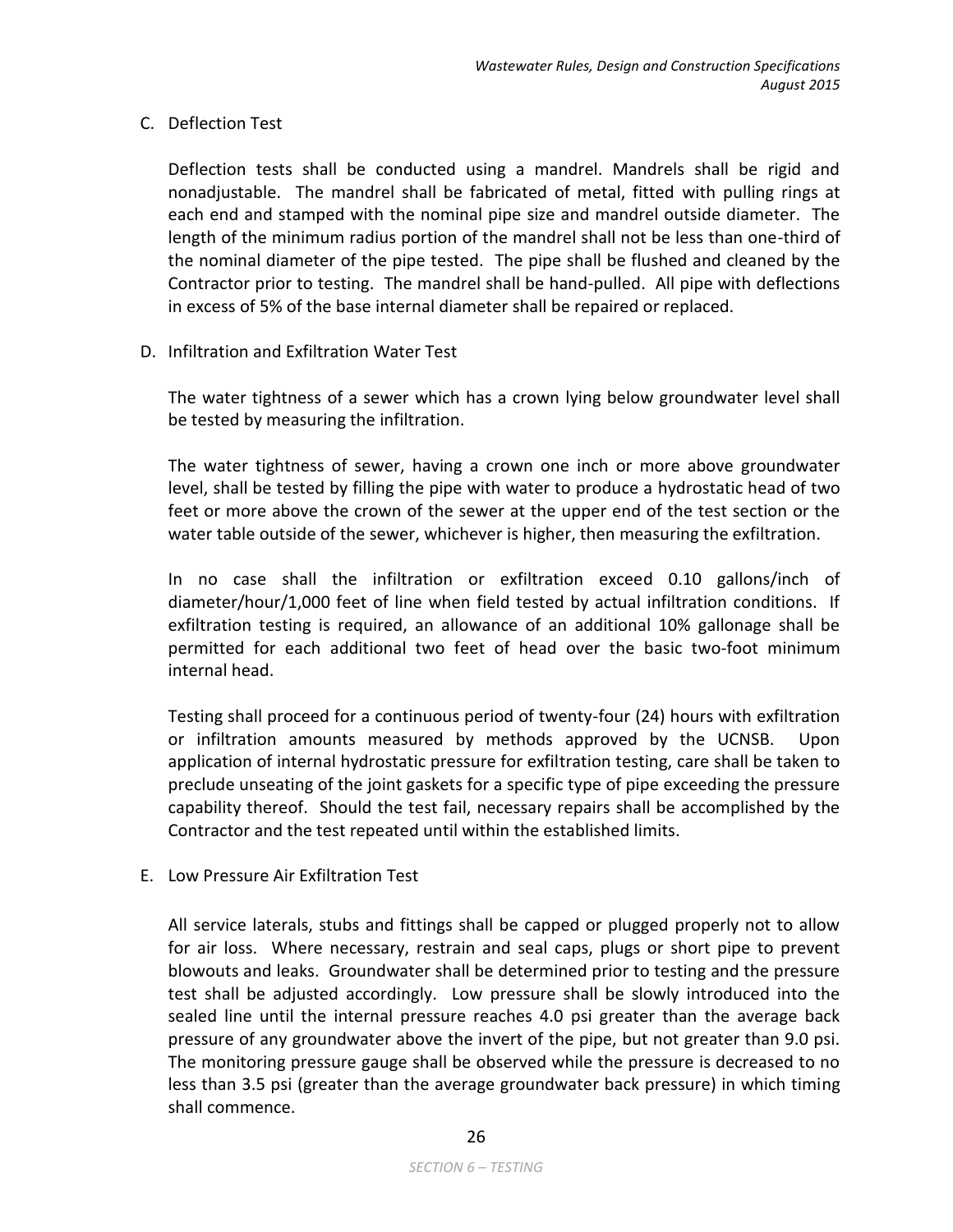If the time for the designated pipe size and length elapses before the air pressure drops 1.0 psi, it is a passing result. If the pressure drops 1.0 psi before the appropriate time has elapsed, the air loss rate shall be considered excessive and that section of the pipe shall have a failing result. Should any section of pipe fail, the sources of leakage shall be repaired and the test repeated until the section is within specified limits.

Low Pressure Air Exfiltration Tests shall conform to the requirements of UNI-B-6-98 [Recommend Practice for Low-Pressure Air Testing of Installed Sewer Pipe](http://www.uni-bell.org/resources/UNI-B-6-98.pdf) by Uni-Bell Plastic Pipe Association.

# <span id="page-29-0"></span>**6.02 Force Mains**

A. Pressure Test

Pipe shall be hydrostatically leak (pressure) tested at 100 psi for a minimum duration of two hours.

Unless otherwise specified, the allowable leakage rate shall not exceed that required by AWWA Standard C600 or C605, calculated by the following equation:

 $L = (S \times D \times P1/2) \div 148,000$ 

- $L =$  Allowable leakage rate in gallon per hour (gph)
- S = Length of pipe tested in feet
- D = Nominal diameter of the pipe in inches
- P = Average test pressure in pounds per square inch (psi)

Not more than 1,000' of pipe, or as directed by the UCNSB Engineering Department Inspector, shall be pressure tested at one time.

There shall be no additional leakage allowance made for bends, fittings or valves. If a leak is visible or if the allowable leakage is exceeded, the Contractor shall make the necessary repairs and repeat the pressure test until the result is acceptable to the UCNSB Engineering Department Inspector.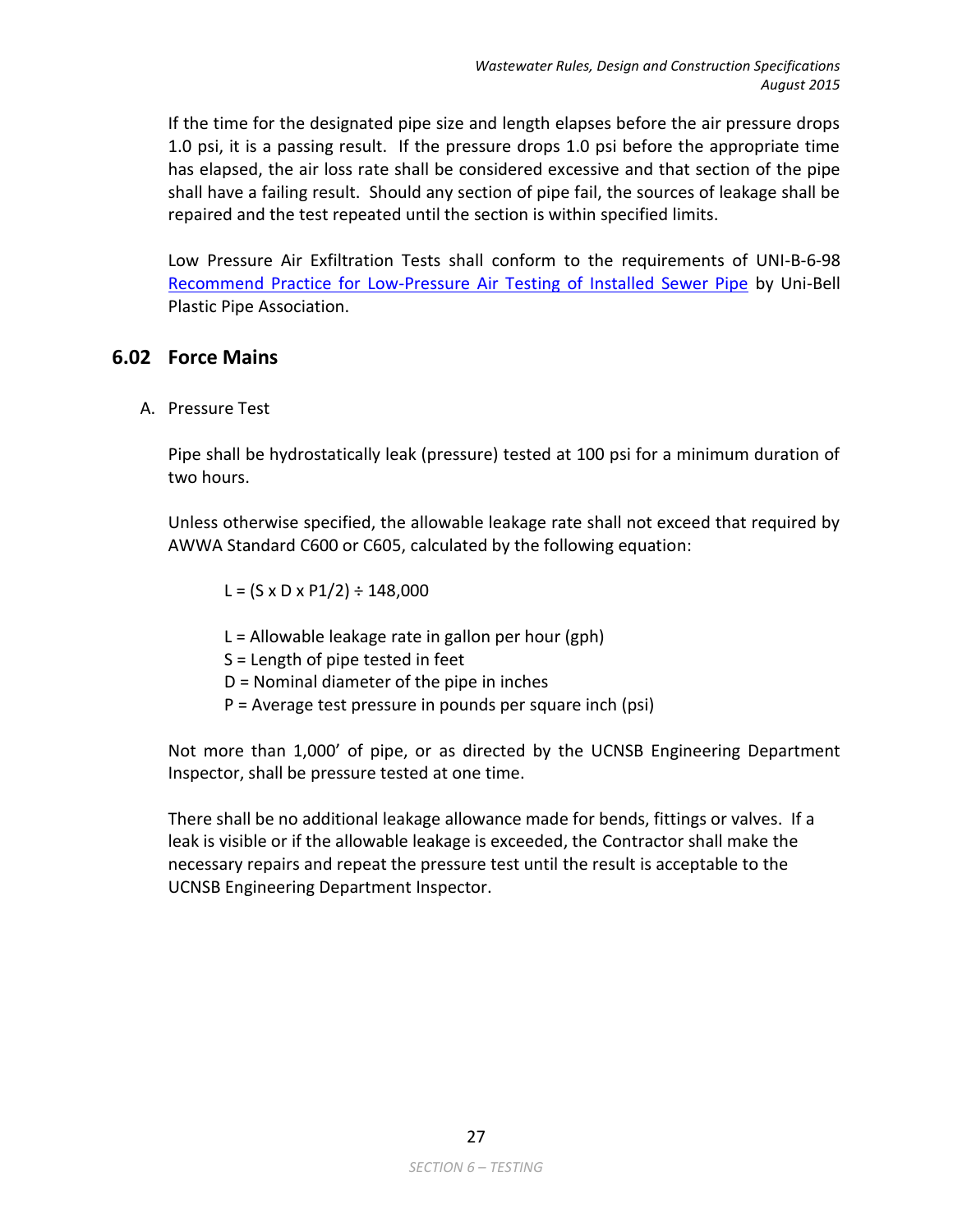# **SECTION 7 – PERMITS**

<span id="page-30-0"></span>All applicable permits shall be obtained and submitted to the UCNSB Engineering Department prior to construction. The UCNSB is not responsible for any fees required by permitting agencies.

# <span id="page-30-1"></span>**7.01 Florida Department of Environmental Protection (FDEP)**

An FDEP permit is required when a gravity sanitary sewer main and/or force main is extended.

One (1) original [FDEP Form 62-604.300\(8\)\(a\)](http://www.dep.state.fl.us/water/wastewater/dom/dw-forms.htm) and one (1) set of approved Construction Drawings, signed/sealed by a Florida registered Professional Engineer, shall be submitted to the UCNSB Engineering Department for UCNSB's approval and endorsement, and then submitted to the FDEP for issuance of a construction permit. When applicable, a permit determination may be required.

# <span id="page-30-2"></span>**7.02 Florida Department of Transportation (FDOT)**

An FDOT permit must be obtained for any work within the FDOT right-of-way.

One (1) original [FDOT Utility Permit Form 710-010-85](http://www2.dot.state.fl.us/proceduraldocuments/forms/informs/71001085.pdf) and one (1) set of approved Construction Drawings, signed/sealed by a Florida registered Professional Engineer, shall be submitted to the UCNSB Engineering Department for UCNSB's approval and endorsement. Then digital files of the permit application and drawings will be required for issuance of an FDOT construction permit through [FDOT One-Stop Permitting.](https://gis.dot.state.fl.us/OneStopPermitting)

# <span id="page-30-3"></span>**7.03 Volusia County**

A [Volusia County Use Permit](http://www.volusia.org/core/fileparse.php/4679/urlt/UsePermitApplication.pdf) must be obtained for any work within the County right-ofway.

# <span id="page-30-4"></span>**7.04 City of New Smyrna Beach**

A [City Right-of-Way Use Permit](http://www.cityofnsb.com/148/Engineering) must be obtained for any work within the City right-ofway. An archaeological permit may also be required.

# <span id="page-30-5"></span>**7.05 Florida East Coast (FEC) Railway**

A permit is required when a gravity sanitary sewer main and/or force main is installed in the [FEC](http://www.fecrwy.com/) right-of-way. Work adjacent to the right-of-way may require an FEC Flagger.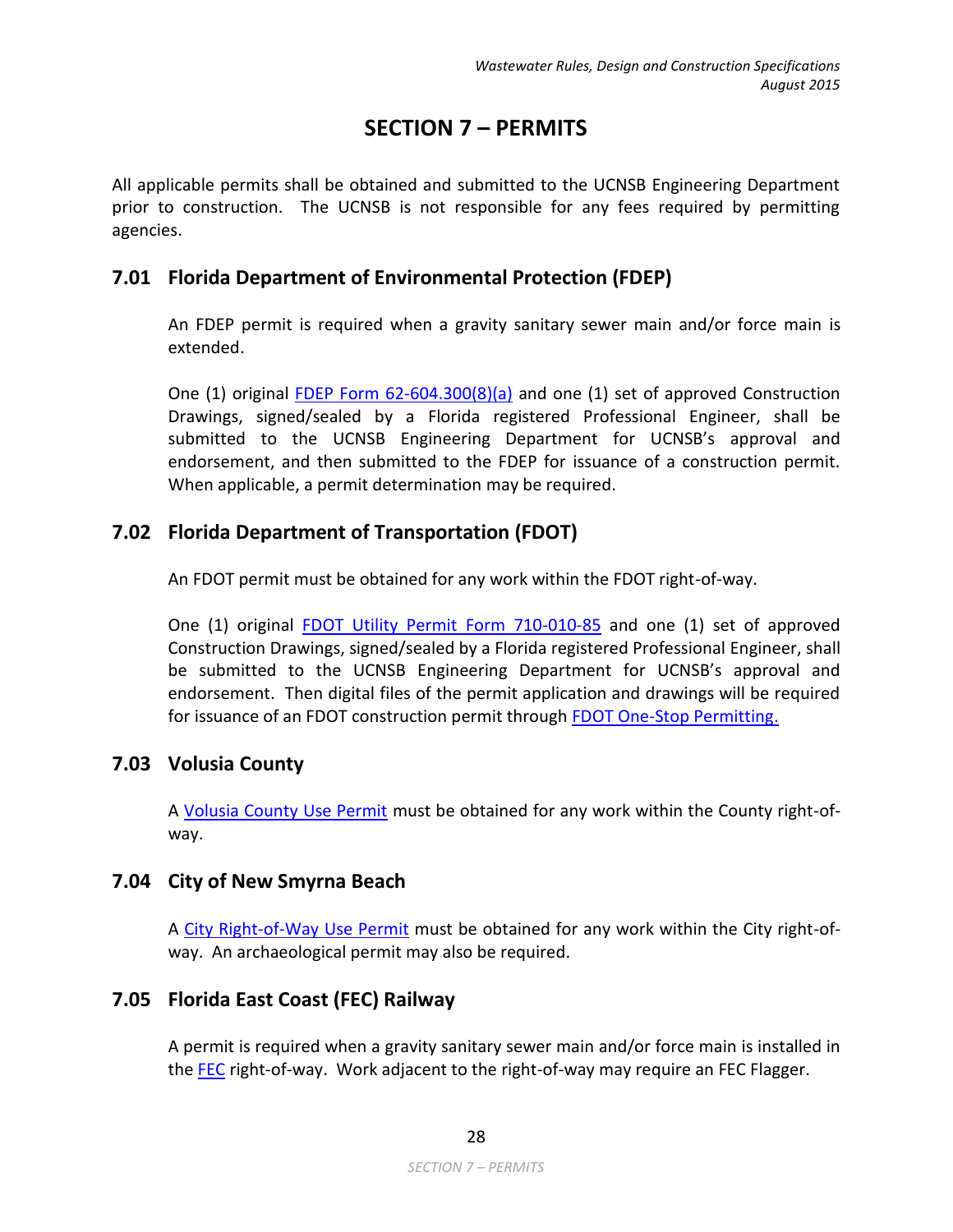# **SECTION 8 - FINAL ACCEPTANCE**

<span id="page-31-0"></span>The following shall be completed in order to obtain Final Acceptance and place new wastewater facilities in service:

# <span id="page-31-1"></span>**8.01 CERTIFICATION**

One (1) original FDEP Form  $62-604.300(8)(b)$  and as-built record drawings shall be submitted to the UCNSB Engineering Department for UCNSB's approval and endorsement, and then submitted to the FDEP for issuance of a clearance certification.

The as-built record drawing shall be signed/sealed by a Florida registered Professional Engineer and Surveyor.

The as-built record drawing submittal shall include one (1) bond copy, a multi-page Adobe PDF file and an AutoCAD DWG file (AutoCAD 2000 or later version) with plot style table file.

As-built record drawings shall comply, at a minimum, with the following:

- Identify the vertical and horizontal datum used;
- Show a north arrow and scale in each viewport;
- List the horizontal and vertical scales in profile view;
- Show a legend on each sheet;
- Freeze, or show with gray line types, all layers that are not the subject of the asbuilt;
- Show and label all street names, right-of-way lines, lot lines, and lot numbers with black lines having a line weight thinner than that of new construction;
- For gravity sanitary sewer mains, show manhole numbers and stationing in plan and profile view, label rims, inverts, diameters, materials, slopes and lengths (from manhole centerline) in profile view and call out all sanitary sewer laterals with a station and direction (left or right of the main), e.g., 2+00R and
- For force mains, show and label all pipe, valves and fittings with length, size, type, degree of bend and location (by using tie dimensions or stationing) with deflections clearly indicated, e.g., 100 LF of 4" FM and 4" PV (plug valve).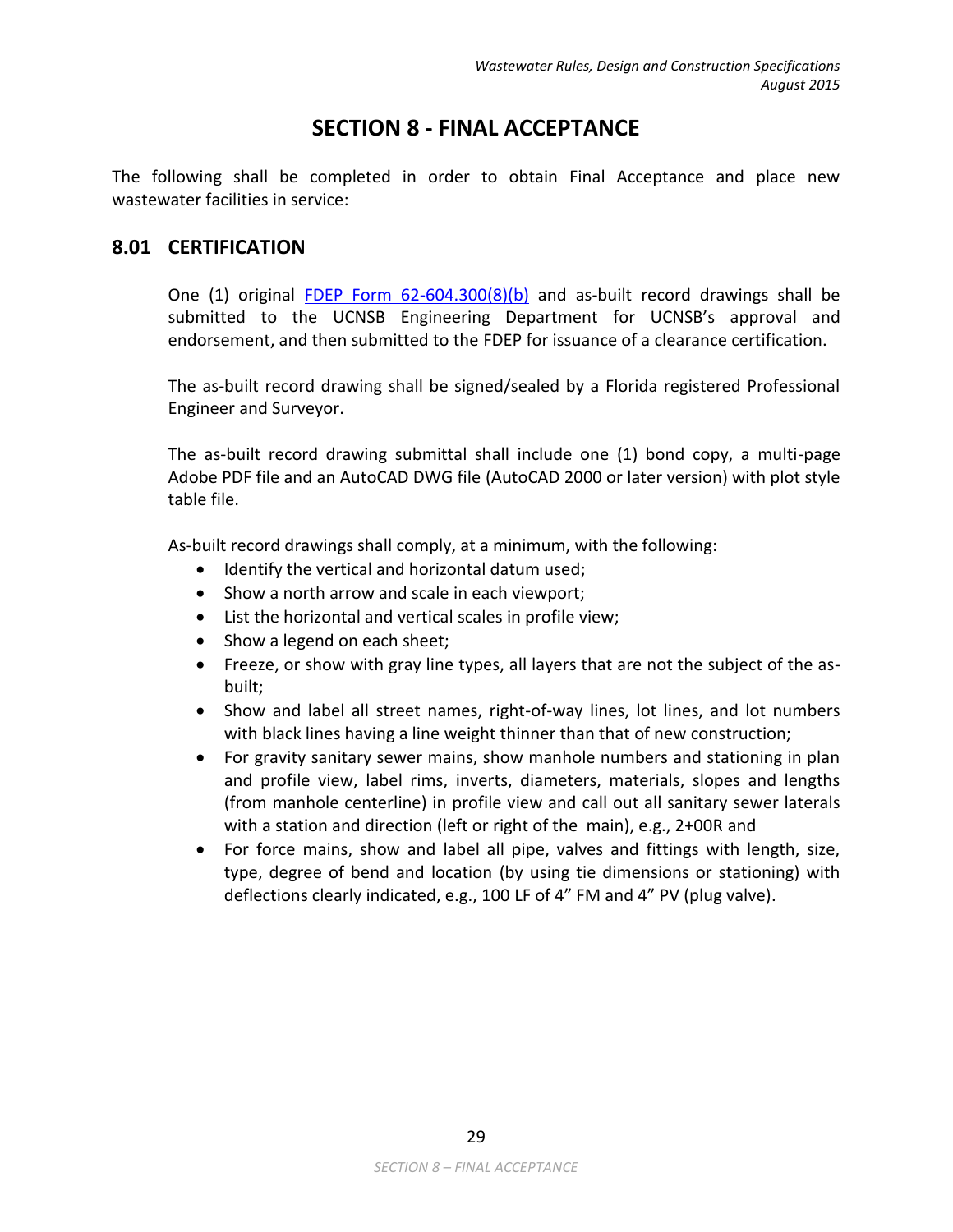## <span id="page-32-0"></span>**8.02 INSPECTION**

A final inspection shall be scheduled, once all tests have been passed and all clearances received, with the UCNSB Engineering Department Inspector and Engineer, a representative from the UCNSB Water Resources Department, the Engineer of Record and the Contractor.

All operation and maintenance manuals shall be submitted to the UCNSB Engineering Department prior to the final inspection and shall include two (2) hard copies and an Adobe PDF file.

The Contractor shall make all necessary corrections noted during the final inspection prior to Final Acceptance.

# <span id="page-32-1"></span>**8.03 TRANSFER OF FACILITIES**

The following documentation shall be submitted in order to transfer the wastewater facilities to the UCNSB's ownership:

- A Bill of Sale accompanied by an itemized cost including labor, materials and equipment.
- All recorded plat(s) and easement(s), or proof thereof.
- A Maintenance Bond with a one (1) year warranty period against all defects in material and workmanship. The Maintenance Bond shall be 25% of the total itemized cost and begin upon the date of Final Acceptance, specified by the UCNSB.